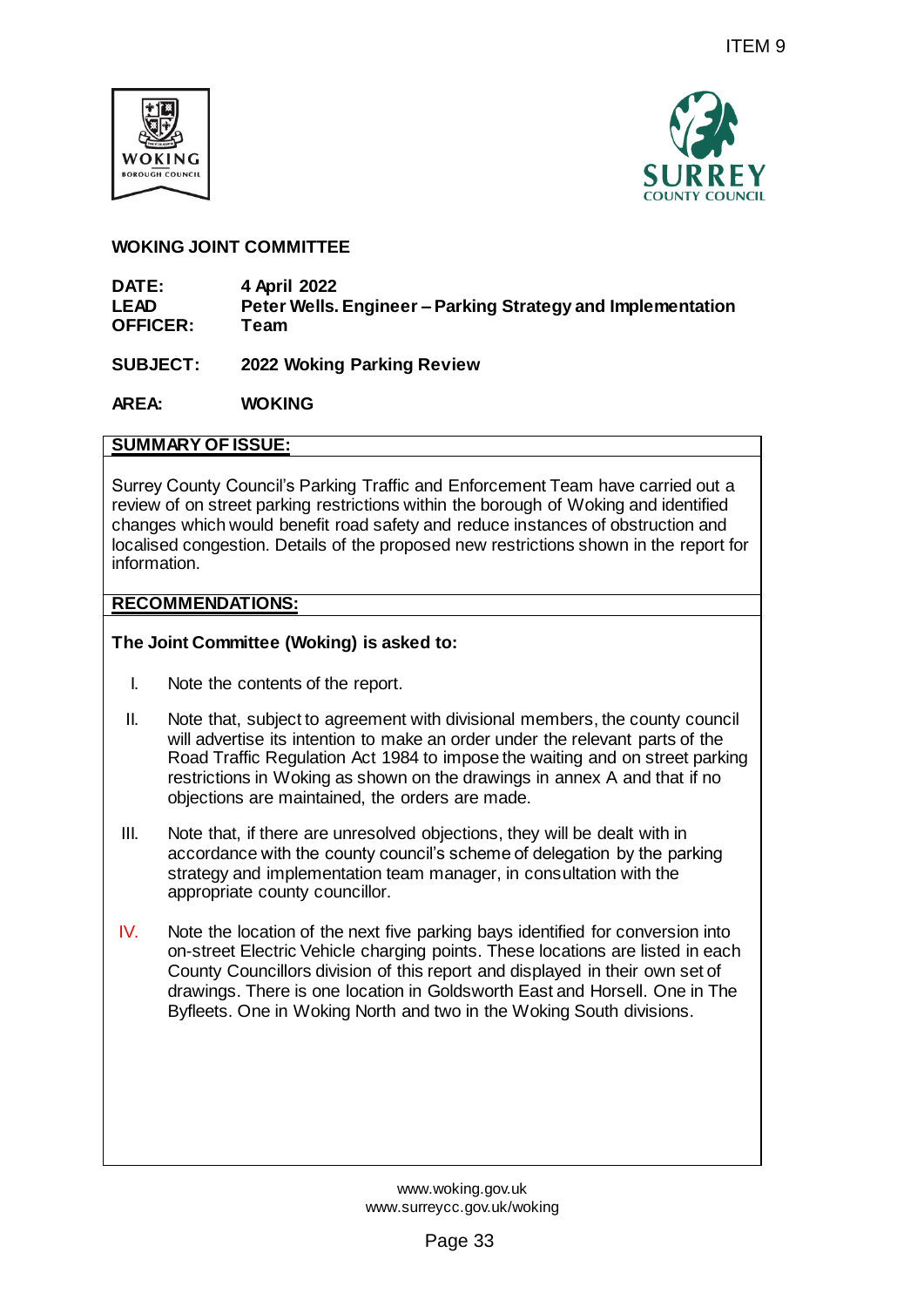# **REASONS FOR RECOMMENDATIONS:**

It is recommended that the waiting restrictions are implemented as detailed in Annex A. They will make a positive impact towards:-

- Road safety
- Access for emergency vehicles
- Access for refuse vehicles
- Easing traffic congestion
- Better regulated parking
- Better enforcement

# **1. INTRODUCTION AND BACKGROUND:**

- 1.1 Surrey County Council's Parking Traffic and Enforcement Team carry out periodic reviews of on-street parking restrictions across Surrey on a borough by borough basis. Due to the Coronavirus pandemic, Lockdowns and the gradual return of office-based staff, parking patterns have changed. Overall, the number of vehicles used for commuting each day has dropped. Some locations that were experiencing a lot of commuter parking are currently not doing so. ITEM 9<br> **ASONS FOR RECOMMENDATIONS:**<br>
recommended that the waiting restrictions are interval make a positive impact towards:<br>
• Road safety impact towards:<br>
• Access for renergency vehicles<br>
• Access for renergency vehicle
- 1.2 A list comprising of 91 requests for parking restrictions from residents, councillors, the emergency services and Surrey County Council engineers since the last review was considered and used as the basis for this current Woking parking review.
- 1.3 Each feasible request was assessed based on several factors including road safety, localised congestion, effect on emergency services, bus operators and levels of support e.g. supported by county member, local borough/ district council, high resident demand etc. It still has not been possible to engage in the full amount of consultation with councillors and members of the public that would have happened before Coronavirus.
- 1.4 Surrey County Council (SCC) is continuing to deliver an On Street Electric Vehicle Charging Point (EVCP) partnership project which will see the continued installation of on-street EVCPs across Woking Borough, over the next 12 months.

Sixteen on-street EVCP's points have been installed and are operational so far in the Borough. Four EVCP's with dedicated bays have been installed at each of these locations. Church Street East, Maybury Road, Oriental Road and Montgomery Road.

Four EVCP's are due to be installed in Lavender Park Road, West Byfleet this month.

A total of 20 electric vehicle (EV) parking bays are proposed to be installed in the second phase across identified sites in Woking Borough. This project is managed by Jonathan James who leads the dedicated Electric Vehicle project team who should be contacted for more information and queries. SCC has selected JoJu Solar as the provider and installer of the EVCPs

Lara Beattie will be promoting this project through Planet Woking which is the Borough's climate change and sustainability communications programme.

• Future articles will appear on the Planet Woking website. We already have an  $E_V$ [FAQs article](https://planetwoking.co.uk/events/) so project specific coverage can also link to this, helping to further raise interest.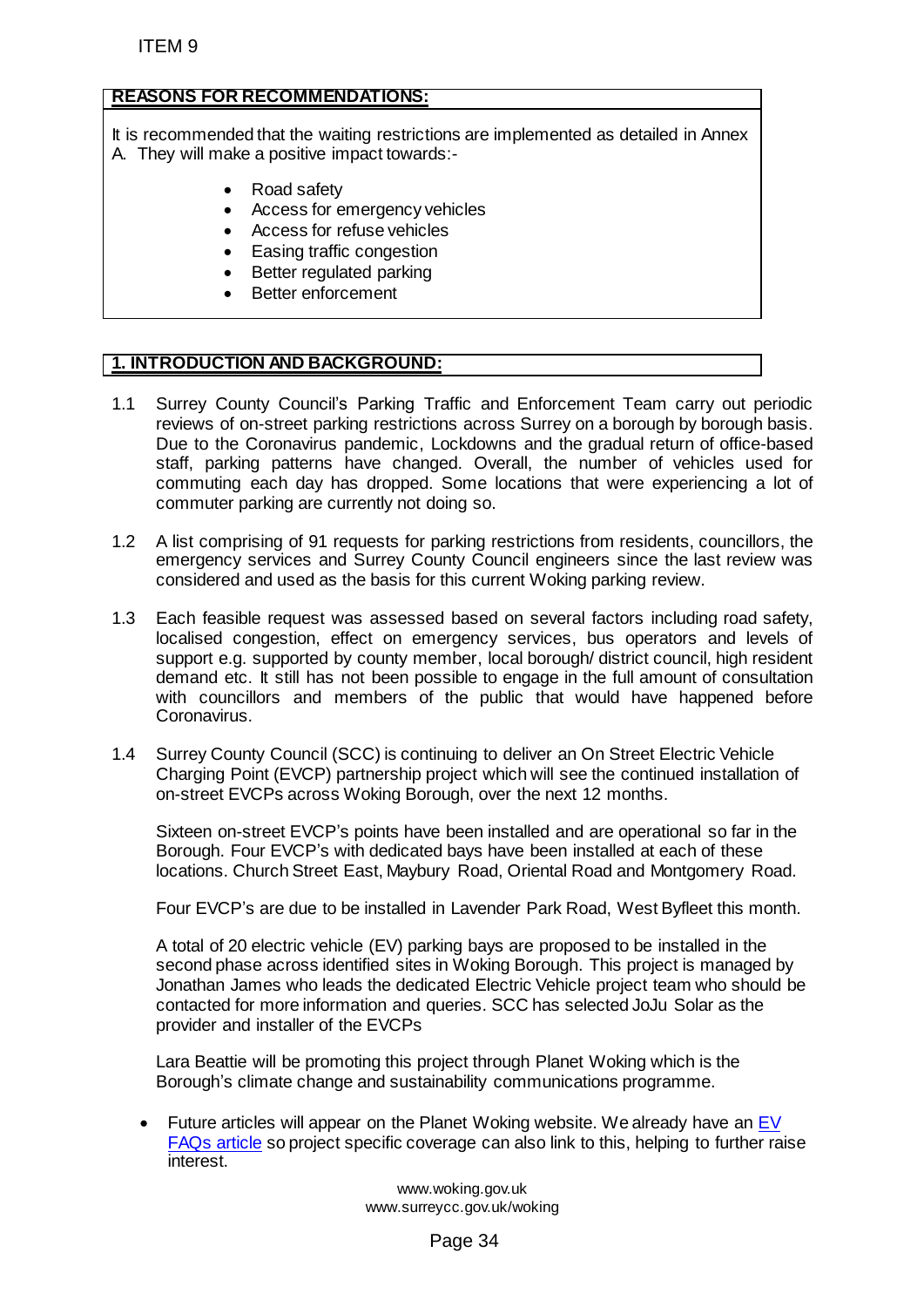- Social media posts through Planet Woking's Instagram and Facebook accounts
- The next online Planet Woking webinar is due to focus on the theme 'Sustainable' Transport'. The on-street EVCP project will feature in this. We do not have a date yet but likely it will be May/June time. Information on previous events can be found at Events - [Planet Woking](https://planetwoking.co.uk/events/)
- We will feature the project in the Planet Woking e-newsletter [\(Newsletters -](https://planetwoking.co.uk/get-involved/newsletters/) Planet [Woking\)](https://planetwoking.co.uk/get-involved/newsletters/)

A Joint press release is being drafted by Surrey County Council and Woking Borough Council's Communications Teams. When published it can then also link project information to the Woking Borough Council website pages once live.

1.5 When the necessary utility connections are installed for the Electric Vehicle charging points it might be necessary to slightly adjust the position of these bays. Therefore, some leniency might be required to amend the position on the Traffic Order between advertising and the making of the final Traffic Regulation Order.

### **2. ANALYSIS:**

2.1 The review was carried out in two stages: -

Stage one being an initial "desktop" exercise, which involved eradicating requests for refreshment of existing restrictions only, and requests for restrictions which were either clearly not practical, feasible or on a scale too big for this process.

Stage two involved site visits to all remaining locations, which were assessed on the factors mentioned above.

- 2.2 Following stage two of the review, some suggestions and requests were not taken any further due to there being insufficient evidence to suggest there was a parking problem which warranted restrictions, or where no feasible, affordable or practical solution was found.
- 2.3 The locations where officers consider new or amended restrictions may be of benefit are listed below, divided up by division, as is Annex A.

### **3. OPTIONS:**

### **PROPOSED AMENDMENTS**

(Relevant drawing numbers in brackets)

### 3.1 **COUNTYWIDE ELECTRIC VEHICLE CHARGING BAYS**

### **Elm Road (EV Bay). Drawing No: 20089 (Goldsworth East and Horsell)**

**Electric Vehicle Charging Point.** The EV Project Team would like to convert 27.4 metres of the parking bay on the eastern side at the top of Elm Road just by the Kingway junction into x4 paid for electric vehicle charging spaces in response to request received. The existing Area 5 restriction will be revoked from this length of the parking bay. A new application of fees will be introduced. Electricity will be paid for through out the operational hours which will be from 8.30am – 6pm Monday - Saturday. In addition, between the hours of 9.30 – 11.30am Monday to Friday a charge equivalent to the parking rate of the controlled zone area will be applied. Two of the spaces will be accessible (6.6 metres in length). Two kerb build outs will need ITEM 9<br>
Woking's Instagram and Facebook accounts<br>
biginer is due to focus on the theme "Sustainable<br>
biginer is due to focus on the theme "Sustainable<br>
lignet Will feature in this. We do not have a date<br>
lignet Woking e-ne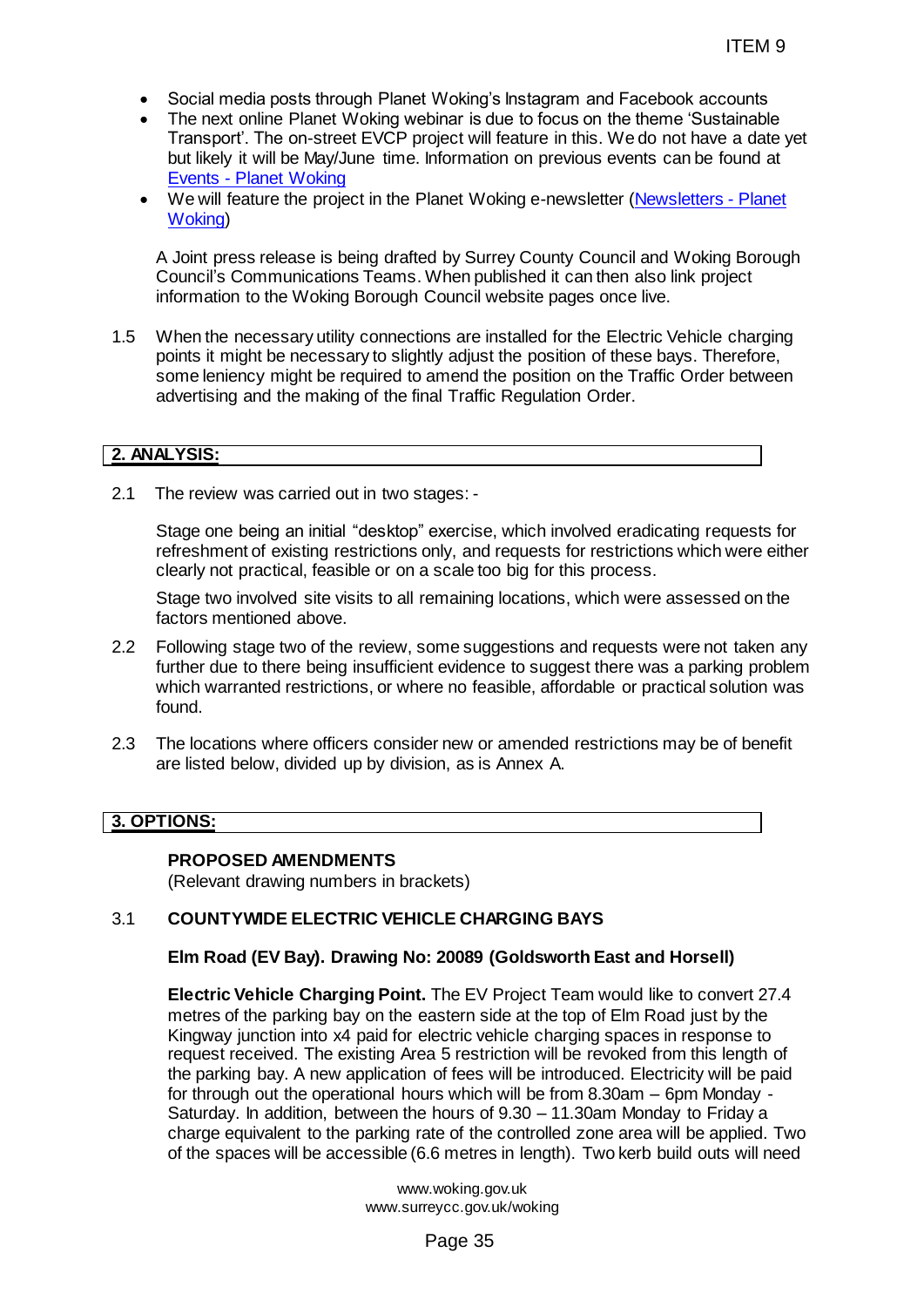to be constructed on which the charging equipment will sit. There will be a maximum connection time 4 hours.

# **Woodside Close (EV Bay) Drawing No: 20107 (Knaphill and Goldsworth West)**

**Electric Vehicle Charging Point.** The EV Project Team would like to introduce four paid for electric vehicle charging spaces and associated equipment on the northern side of Woodside Close starting after the end of double yellow lines west of the junction with Beechwood Road in response to resident's requests. Two of the spaces will be accessible (6.6 metres in length). The restriction will be from 8.30am to 6pm Monday to Saturday, with a maximum stay of 4 hours paid for connection time. The payment being for the electricity used.

# **Royston Avenue Car Park (EV Bay) Drawing No: 20009 (The Byfleets)**

**Electric Vehicle Charging Point.** The EV Project Team would like to convert the four eastern most parking spaces in the Royston Avenue car park into electric vehicle charging spaces in response to requests received. The existing restriction will be revoked from these 4 spaces and the new restriction will be from 8.30am to 6pm Monday to Saturday with a maximum stay of 2 hours paid for connection time. Electricity will be paid for through out the operational hours. It is intended to install the charging equipment at the back of these four parking bays. In order to do this, these 4 fours will need to be moved forward 1.5m from the hedge out into the car park.

### **Hill View Road (EV Bay) Drawing No: 20092 (Woking South)**

**Electric Vehicle Charging Point.** The EV Project Team would like to convert 27.4 metres of the parking bay on the north side at the top of Hill View outside Hill View Court into x4 paid for electric vehicle charging spaces in response to request received. The existing Area 5 restriction will be revoked from this length of the parking bay. A new application of fees will be introduced. Electricity will be paid for through out the operational hours which will be from 8.30am – 6pm Monday - . In addition, between the hours of 9.30 – 11.30am Monday to Friday a charge equivalent to the parking rate of the controlled zone area will be applied. Two of the spaces will be accessible (6.6 metres in length). Two kerb build outs may need to be constructed on which the charging equipment will sit. There will be a maximum connection time of 4 hours. Approximately 10 metres (2 spaces) will be left with the existing controlled zone area restrictions for Internal Combustion Engine (ICE) vehicles within this parking bay. ITEM 9<br>to be constructed on which the charging equ<br>connection time 4 hours.<br>Woodside Close (EV Bay) Drawing No: 21<br>Electric Vehicle Charging Point. The EV F<br>aid for electric vehicle charging Points. The EV F<br>aid for electr

### **Midhope Road (EV Bay) Drawing No: 20100 (Woking South)**

**Electric Vehicle Charging Point.** On the east side of Midhope Road the EV Project Team would like to convert the existing parking bay at the southern end by Guildford Road (A320) into x4 electric vehicle charging spaces in response to request received. The existing Area 5 restrictions will be revoked from these spaces. A new application of fees will be introduced. Electricity will be paid for through out the operational hours which will be from 8.30am – 6pm every-day. In addition, between the hours of 9.30 – 11.30am Monday to Friday a charge equivalent to the parking rate of the controlled zone area will be applied. Two of the spaces will be accessible (6.6 metres in length). Two kerb build outs will need to be constructed on which the charging equipment will sit. There will be a maximum connection time of 4 hours.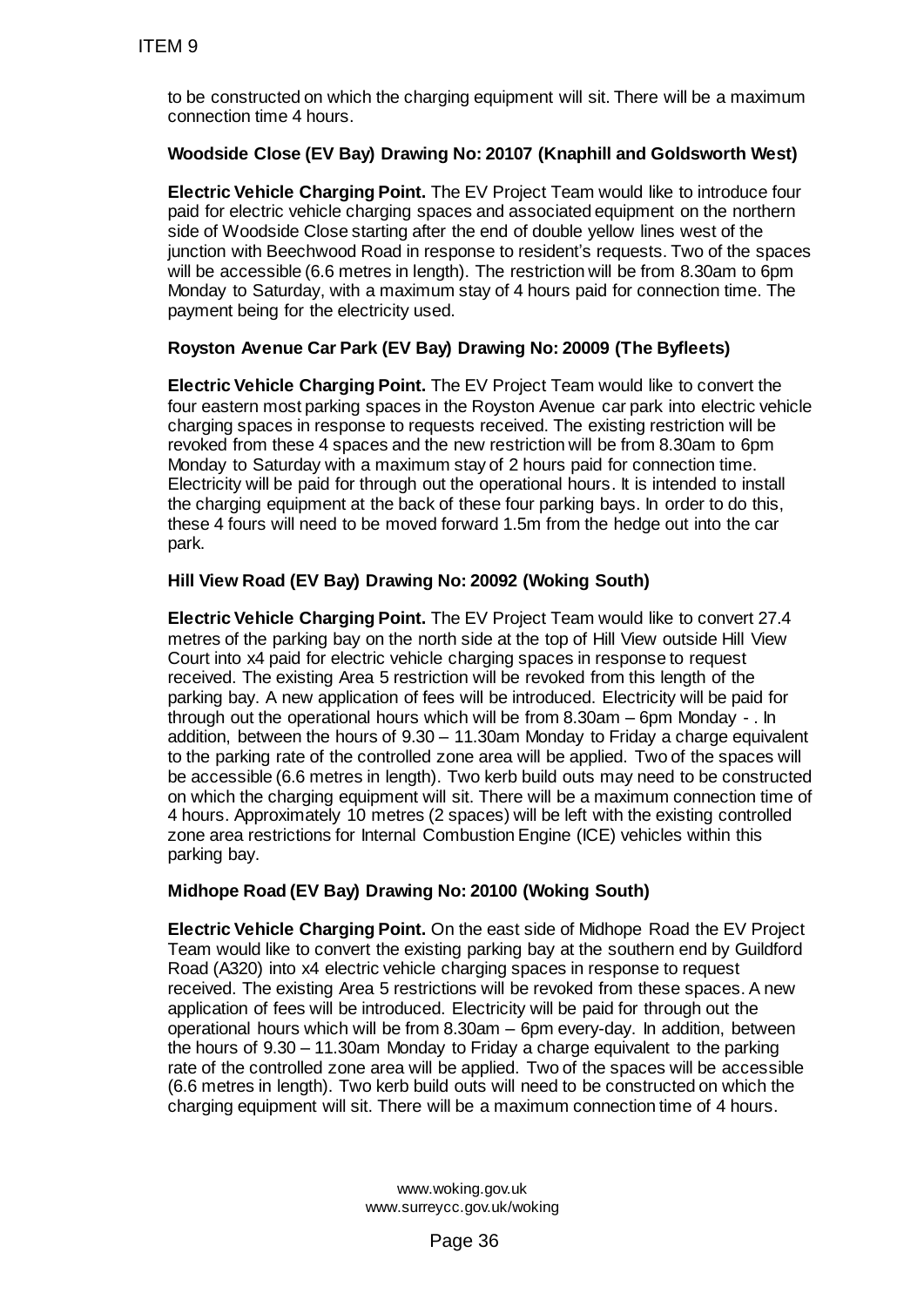#### **DIVISION**

#### 3.2 **COUNTY: GOLDSWORTH EAST AND HORSELL VILLAGE BOROUGH: HORSELL, GOLDSWORTH PARK, CANALSIDE**

#### **Horsell High Street. Drawing No: 20015**

Introduce a 30 minute no return 1 hour 8.30am – 6pm Monday – Saturday waiting restriction on the parking bay outside properties 87 – 93 High Street, Horsell (this included the Post Office and Pharmacy). Limiting waiting will allow for a turn-over of vehicles to use this space rather than a few vehicle occupying the lay-by for longer periods of time.

#### **Meadway Drive. Drawing No: 20015**

Extend the double yellow lines on the eastern side of Meadway Drive northwards from the junction with Horsell High Street as far as the service road behind the High Street shops.

Vehicles parking in the gap between the end of the current double yellow lines and the service road are proving still to be obstructive to the free flow of traffic.

#### **Horsell Moor. Drawing No: 20078**

Upgrade the existing single yellow line to double yellow lines on Horsell Moor, the length of the green at the western end, opposite Horsell and Woking cricket club. Vehicles are regularly parking on the green to the detriment of the grass and local environment.

#### **Horsell Park. Drawing No: 20078**

Revoke the Area 4 parking bay on the west side of Horsell Park outside property 'Eversleigh' and replace with a single yellow lines to operate under the terms and conditions of Area 4.

On the east side of Horsell Park revoke some single yellow line north and south of the existing parking bay. Extend this parking bay to a total length of 25 metres. Upgrade the existing single yellow lines on the junction of Horsell Park and Brewery Road to double yellow lines.

Making this change to the parking bay arrangements will remove the slalom in the road when the bays are occupied and provide more overall on-street parking capacity.

#### **Locke Way. Drawing No's: 20075 and 20080**

**The Town Centre Project Teamwould like '**the removal of the 'no loading at any time' restriction from the Traffic Regulation Order (TRO) on the northern side of Locke Way. The idea is to allow loading on the northern side of Locke Way between the entrance to the car park and the Bus Stand.'

Additionally, the Project Team would like the 8.30- 9.30am – 4.30-6pm loading restriction on the southern side of the Chertsey Road roundabout revoked from the TRO. The kerb line has been altered, a zebra crossing installed at the northern end of Stanley Road and a restricted zone introduced at the eastern end of Church Street East. These amendments have made the loading restriction in this area redundant. ITEM 9<br>
DIVISION<br>
COMBON COMBON COMBON CONGERT<br>
WORTH PARK, CANAL-SIDE<br>
20015<br>
20015<br>
20015<br>
20015<br>
20015<br>
20015<br>
20016<br>
20016<br>
20016<br>
20016<br>
20016<br>
20016<br>
20016<br>
20016<br>
20016<br>
20016<br>
20016<br>
20016<br>
20016<br>
2003<br>
2003<br>
<br>
200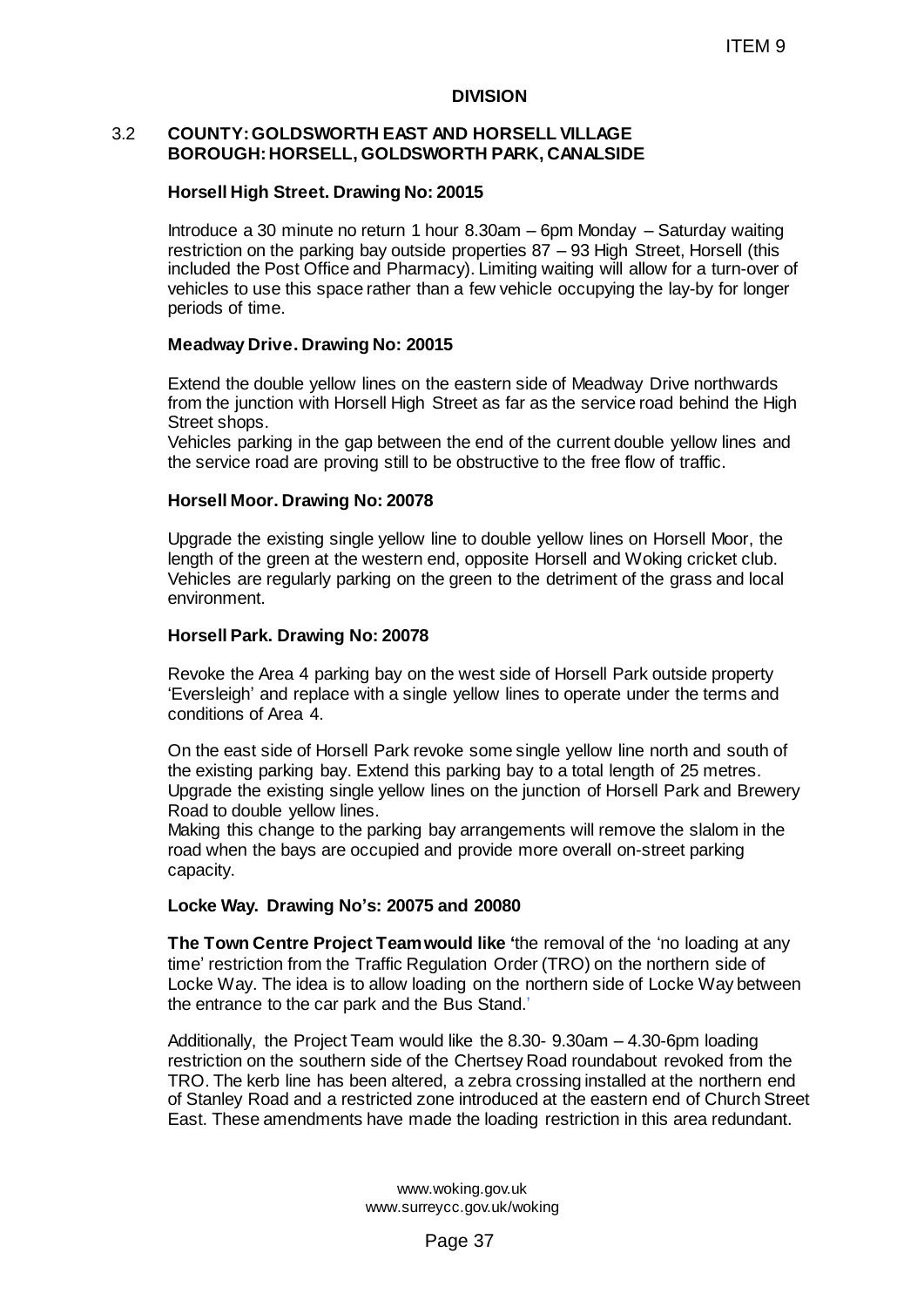It should also be noted that further changes to the restrictions will be forthcoming on Stanley Road as the Town Centre Project Team look to accommodate additional bus stops and stands in anticipation of the Victoria Arch works**.**

#### **Mabel Street, Wilfred Street and Bridge Barn Lane. Drawing No's 20083 and 20084.**

**Petition** received signed by 50% of the total residents of these three streets asking for extended operational hours of the Controlled Parking Zone (CPZ) in this block to deter the influx of vehicles after 11.30am and to try and control school related parking.

A recommendation was made to the petitioner and accepted following a Task Group discussion that this block of streets could be moved from Area 5 (Monday – Friday 9.30- 11.30am) of the CPZ to the adjacent Area 3. Area 3 operates Monday to Saturday 8.30am to 6pm and fulfils most of the objectives of the petition.

As part of this project, it is proposed to revoke the 20 minute no return within 1 hour Monday to Saturday 8.30am – 6pm parking restriction from the bay at the northern end of Wilfred Street alongside No.34 Mabel Street and introduce Area 3 restrictions on this parking bay instead. The local grocery store this was limited waiting parking bay was intended for has now closed.

In Bridge Barn Lane it is proposed to make all three parking bays Area 3 permit holders only or 20 mins no return 1 hour Monday to Saturday 8.30am – 6pm. The 20 minutes allowing parents to park when dropping off/ collecting children from Goldsworth Primary School.

### **Poole Road. Drawing No: 20085**

Since Spectrum House has been converted into residential use, the two individual parking bays alongside the building need to be revoked. Front doors have been constructed where the post and signs for these bays were. The bays are currently unsigned and there isn't a position that would allow new posts and signage to be installed that wasn't obtrusive or obstructive to the residential that now occupy this building. ITEM 9<br>
It should also be noted that further changes<br>
Stanly Road as the Town Center Project T<br>
Stangs Ros and stands in anticipation of the Victor<br>
Mabel Street, Wilfred Street and Bridge E<br>
20084.<br>
Petition received sig

### **De Lara Way. Drawing No: 20090**

Extend the existing parking bay outside No's 32 and 33 by 5 metres to allow an additional vehicle to park during the zone operational hours. Revoking an equal length of existing single yellow line.

Extend the existing parking bay outside No. 41 by 5 metres to allow an additional vehicle to park during the zone operational hours. Revoking an equal length of existing single yellow line.

This changes are proposed due to an increase in demand for on-street parking during zone operational hours.

### **Triggs Lane and junction with Birch Close. Drawing No: 20094**

On the western side of Triggs Lane upgrade the existing single yellow line to a double yellow line to improve road safety and sight lines. The upgrade will be from the railway bridge northwards to join up with the existing double yellow lines as you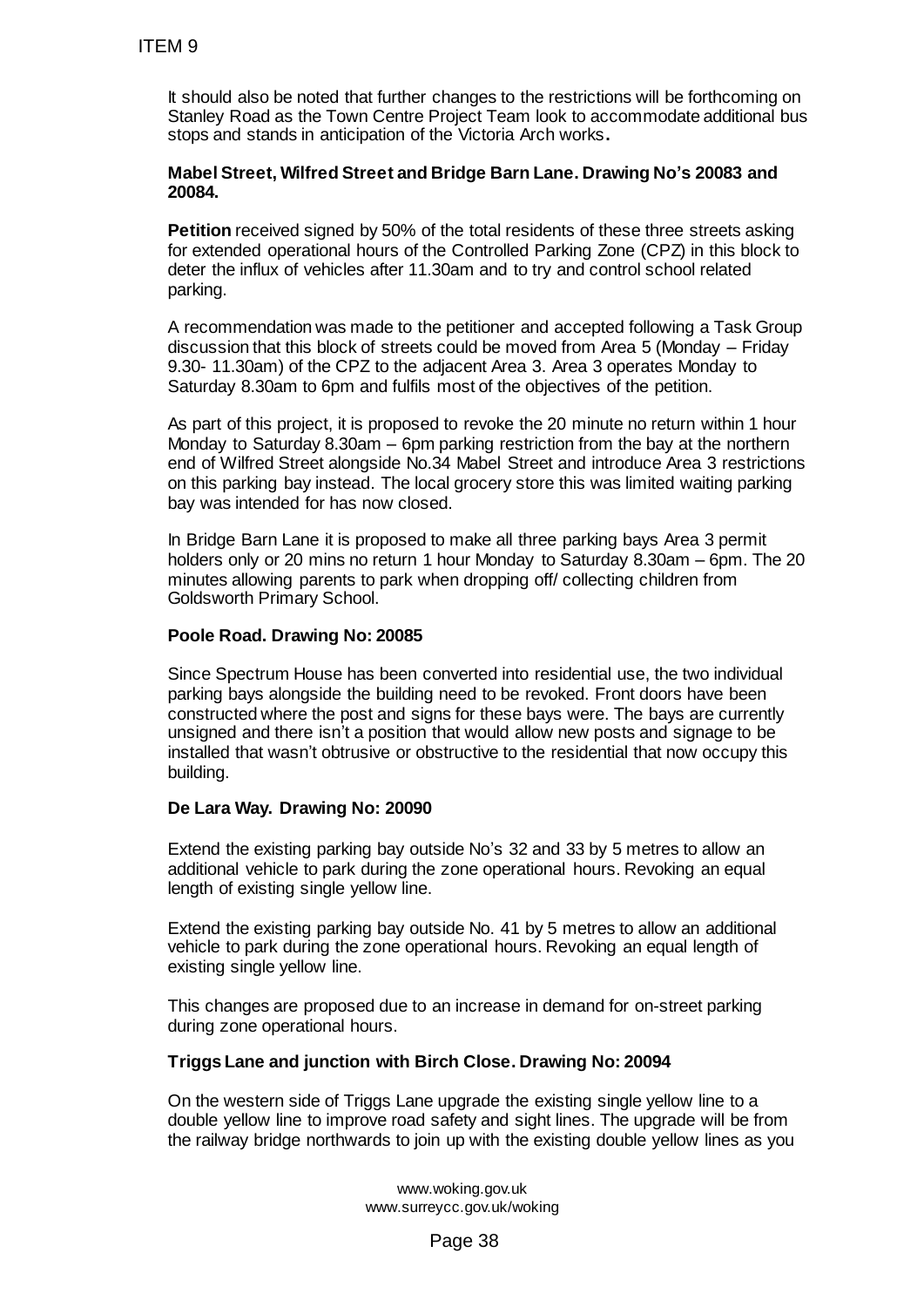approach the roundabout. This restriction upgrade will include the junction area of Birch Close and The Triangle.

## **Brooklyn Close. Drawing No: 20096**

Convert the parking space in the two vehicle parking in the south west corner into a disabled parking bay with time limit for a disabled resident in the Close.

## **Holyoake Crescent/ Holyoake Avenue. Drawing No: 20103**

Install double yellow lines on the junction of Holyoake Crescent and Holyoake Avenue. Vehicles parking around the junction area of these two residential roads make it difficult for refuge collection vehicles and other delivery lorries to navigate without driving onto either the margins of the green or the kerbs and footway, damaging both. The northern end of the green is already protected by a row of wooden posts. ITEM 9<br>1968<br>1968<br>1968<br>1968<br>The variation prime in the South west corner into<br>1976<br>The variation of Holyoake Crescent and Holyoake<br>the junction area of these two residential roads<br>the junction area of these two residential

### **Abbey Road junction with Well Lane. Drawing No: 20103**

Extend the double yellow lines on Well Lane south of the Abbey Road junction by 8 metres to improve sightlines when exiting Abbey Road.

### **Willowmead Close. Drawing No: 20104**

Extend the double yellow lines on the southern side of Willowmead Close westwards to alongside No.1.

Extend the double yellow lines on the northern side of Willowmead Close to the dropped kerb access for the garage block.

This are gets congested with school traffic. By moving vehicles back access around the junction area with Sythwood should be improved.

# **Winnington Way. Drawing No: 20108**

Install double yellow lines on the junctions with **Falstone** and **Inglewood** to improve sightlines on these junction and maintain access along Winnington Way at all times.

### **Thornash Way junction with South Road. Drawing No: 20125**

Install double yellow lines on the junction of these two roads to improve access and sightlines.

### **Sythwood jct Bampton Way. Drawing No: 20132**

Introduce double yellow lines on the northern side of the junction of these two roads to keep the junction area clear of parked vehicles.

### **Fenwick Close junction Sythwood. Drawing No: 20132**

Install double yellow lines on the junction to improve sightlines and maintain access at all times.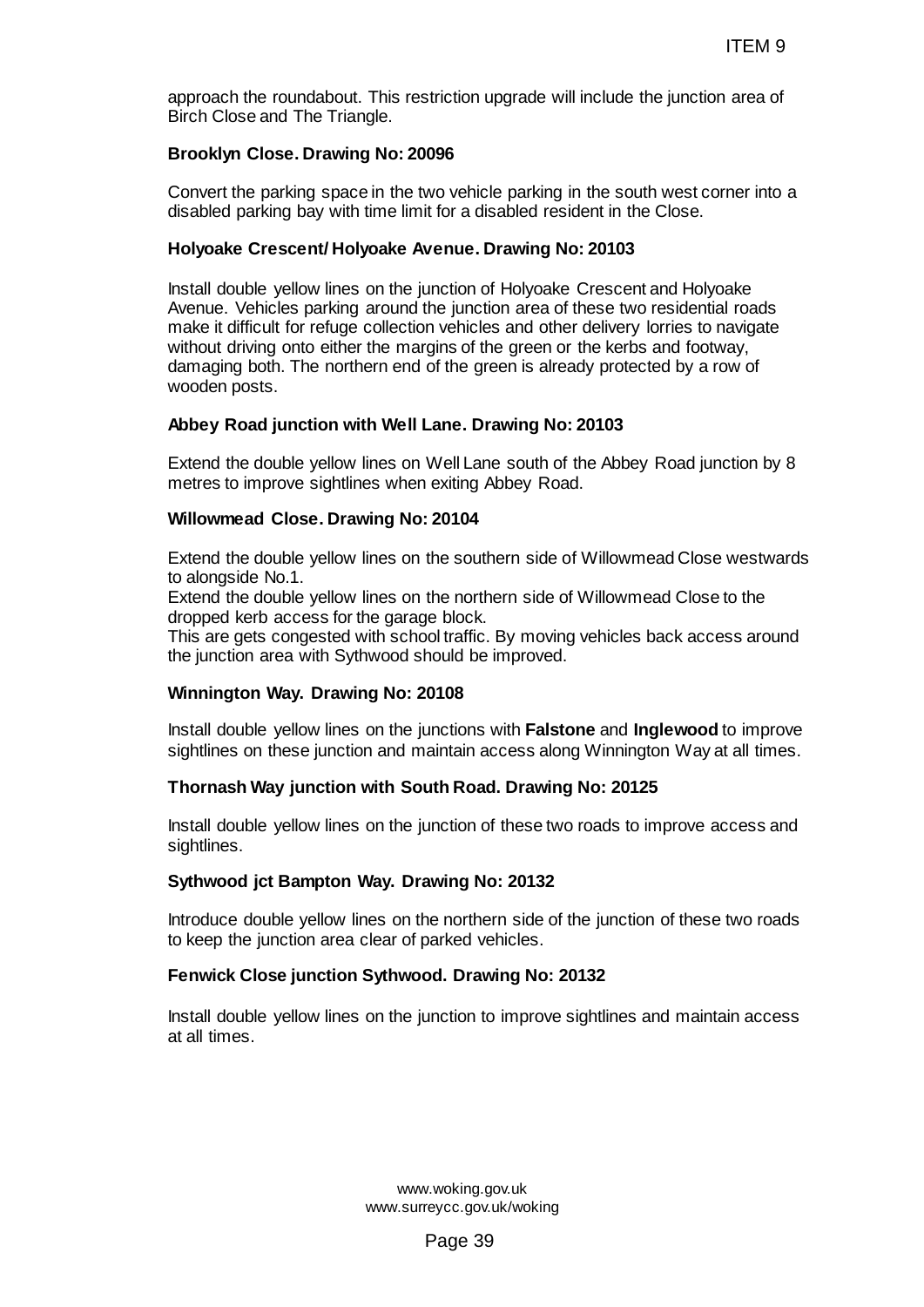#### 3.3 **COUNTY: KNAPHILL AND GOLDSWORTH WEST BOROUGH: KNAPHILL AND GOLDSWORTH PARK**

#### **Coresbrook Way. Drawing No: 20105**

Install double yellow lines on the junction within Corresbrook Way outside the Playground and on the corner opposite, No.6. to improve road safety and sightlines on the junction.

#### **Clifton Way junction with Ashton Road. Drawing No: 20106**

Install double yellow lines on the junction of Ashton Road and Clifton Way to maintain sightlines. Cars parking on Clifton Way, west of the Ashton Road junction in particular block sightlines when existing Ashton Road.

### **Redding Way junction with Brushfield Way. Drawing No: 20119**

Install double yellow lines on both sides of Brushfield Way from the roundabout with Redding Way. The double yellow lines will extend as far as Silistria Close in the west and the entrance to the Buddhist Temple in the south. Parking on the roundabout approaches restricts the free flow of traffic onto and off of the roundabout.

### 3.4 **COUNTY: THE BYFLEETS BOROUGH: BYFLEET AND WEST BYFLEET**

#### **York Road, Byfleet. Drawing No: 20008**

Install double yellow lines on the junction of York Road and Wakefield Close to maintain access and keep sightlines clear. The double yellow lines will be extended across the frontages of No's 4,3 and 2 Wakefield Close, (which actually front York Road). These extended double yellow lines would be installed over existing Access Protection Markings and are proposed at the request of the residents to keep their driveway clear. ITEM 9<br>
COUNTY: KNAPHILL AND GOLDSWORT<br>
BOROUGH: KNAPHILL AND GOLDSWORT<br>
Coresbrook Way. Drawing No: 20105<br>
Install double yellow lines on the junction wi<br>
Playground and on the corner opposite, No.<br>
Clifton Way junction w

#### **Hopfield Avenue and High Road, Byfleet. Drawing No: 20009**

Upgrade the existing single yellow line on the eastern side of Hopfield Avenue to double yellow lines from High Road Service Road south to the boundary of No.1.

Upgrade the existing single yellow line on the western side of Hopfield Avenue to double yellow lines from the High Road Service Road junction south across the access road entrance at the rear of No.72. Within this revoke a 12 metre length of the current restriction and install an unrestricted parking bay alongside No.72. Site visits have established there is some demand for parking here and providing some legal parking space should help improve compliance with the rest of the restrictions.

On the junction of Hopfield Avenue and High Road install double yellow lines around the two footway islands either side of the junction where there is currently advisory white hatching. The double yellow lines will prevent obstructive parking from taking place.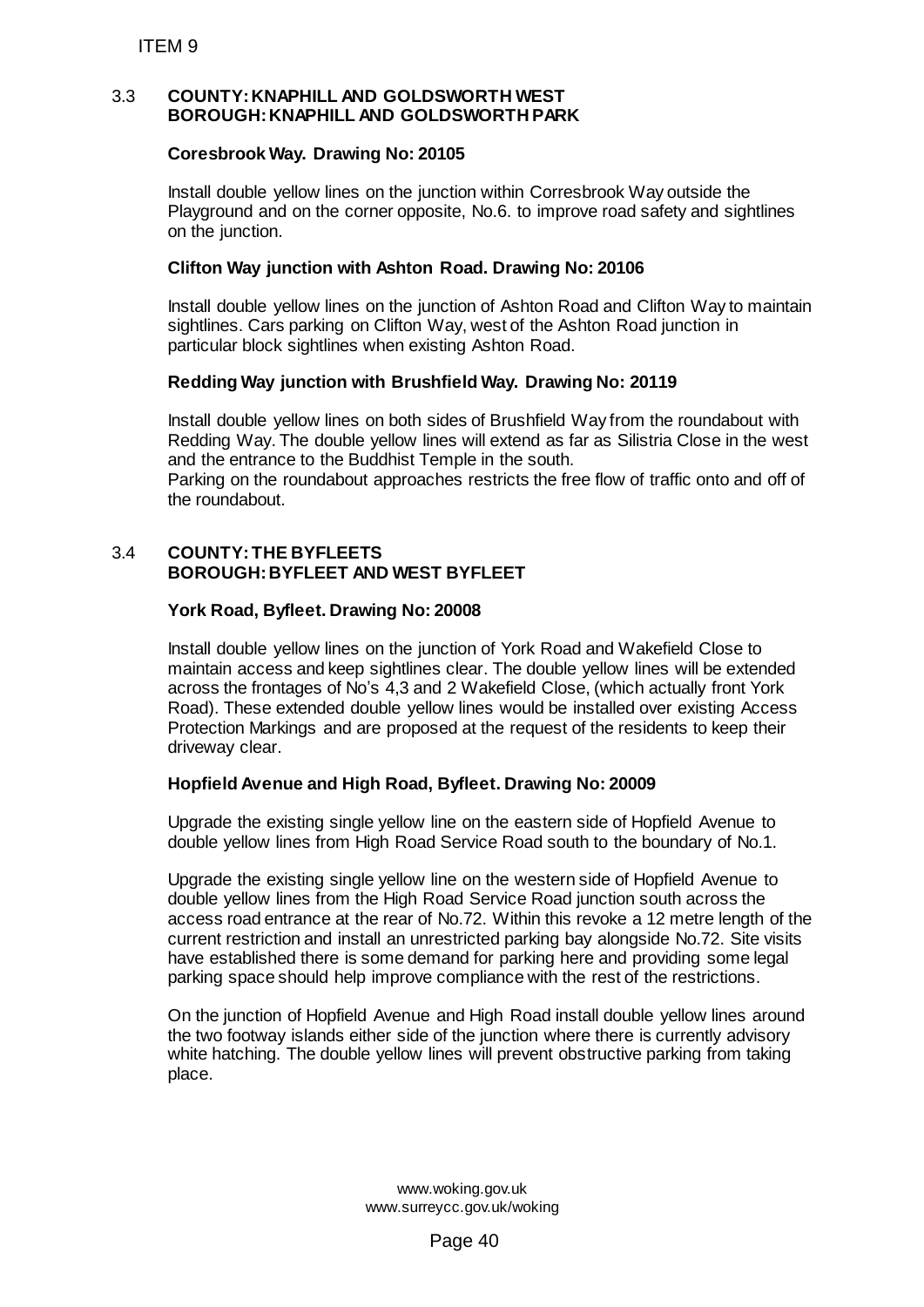#### **Royston Avenue, Byfleet. Drawing No: 20009**

Introduce double yellow lines on the eastern side of Royston Avenue up to the entrance of Laurel Grange to prevent vehicles parking on and obstructing the footway.

On the eastern side of Royston Avenue revoke the existing 9am – 5pm Monday - Friday restriction. alongside the library. In its place introduce 5 metres of double yellow line at the southern end of Royston Avenue. Also introduce 5 metres of double yellow line south from the library car park, leaving an unrestricted gap in between. A small amount of parking is possible here allowing for some additional safety and sightline assistance. ITEM 9<br>
19 No: 20009<br>
TIEM 9<br>
The eastern side of Royston Avenue up to the<br>
tent vehicles parking on and obstructing the<br>
renue revoke the easting 9am – 5pm Monday<br>
Frage in the system Also introduce 5 metres of double<br>
Ro

#### **Stream Close, Byfleet. Drawing No: 20009**

Upgrade the existing unsigned single yellow line on the west side of Stream Close to double yellow lines. As well as being unsigned there is an additional 5.5metres of yellow line at the northern end painted on the ground that needs adding to the Traffic Regulation Order.

#### **Winern Glebe junction with Rectory Lane, Byfleet. Drawing No: 20011**

Install double yellow lines on the junction of these two roads to maintain access and keep sightlines clear.

#### **Birchwood Road, West Byfleet. Drawing No: 20047**

Within Birchwood Road install double yellow lines on both sides of the street alongside No.57 and opposite to maintain access at all times. Birchwood Road narrows down at this point and parked vehicles reduce the road width further. This can restrict access to the far end of the street for larger vehicles and the emergency services.

#### **Station Approach, West Byfleet. Drawing No: 20047 TRO Amendment**

A slight amendment to the drawing is required so that the position of the restrictions shown matches those on the ground.

The parking bay outside the 'West Byfleet Social Club' needs to be reduced in length by 1.5 metres and double yellow lines shown in its place on the drawing.

### **Sheerwater Road, West Byfleet. Drawing No: 20052**

Install a single yellow line operating 8.30am – 6pm Monday – Saturday on the eastern side of Sheerwater Road in the unrestricted gap and 'behind' the existing School Keep Clear marking between Madeira Road and Old Woking Road.

At the moment vehicles park in this gap half on the footway, half on the carriageway. It makes the footpath difficult to use, alongside the tall Laylandii hedge. The option of marking parking bays fully on the carriageway was considered, but having measured the carriageway width it's not really wide enough to install bays without causing an un-necessary bottleneck, disrupting the flow of traffic on the busy A245

#### **Woodlands Road. West Byfleet. Drawing No: 20055**

Extend the double yellow lines on the eastern side of Woodlands Road an additional 5 metres southwards from the Old Woking Road to improve access and sightlines into and out of the Woodhayes flats.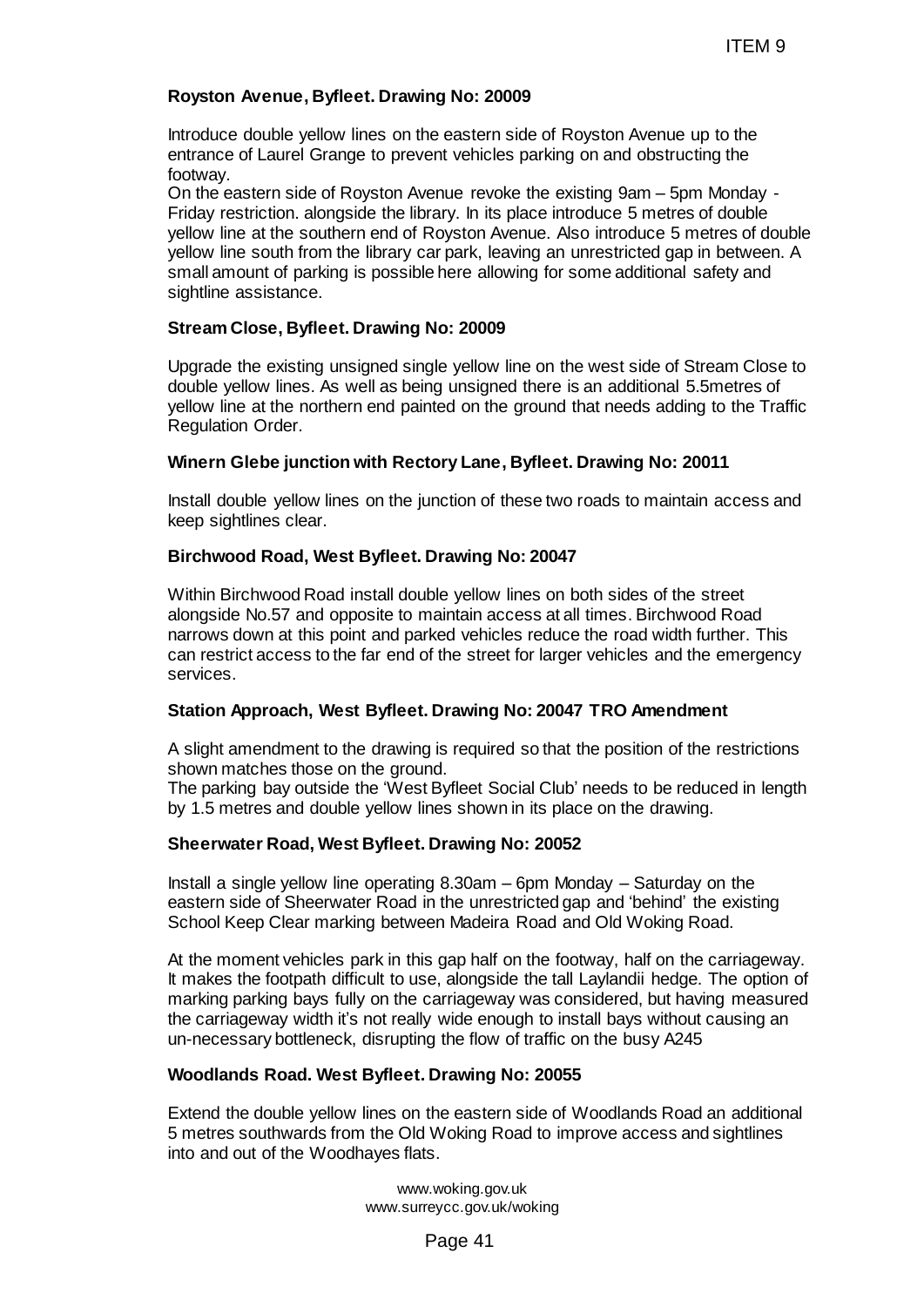# **Foxlake Road, Byfleet. Drawing No: 20117**

Install a length of double yellow line across the frontage of properties 5 -7 Foxlake Road, opposite Binfield Road. Preventing vehicles from parking in this location will maintain access to these three properties and improve access into the rest of Binfield Road.

### **Dartnell Avenue junction Dartnell Park Road, West Byfleet. Drawing No: 20124**

Introduce a length of double yellow line on the western side of Dartnell Avenue opposite Dartnell Park Road where the footpath from Leisure Lane comes out. The double yellow lines will prevent cars gathering at this location, creating a safe access and crossing point for pedestrians existing the footpath. ITEM 9<br>
Foxlake Road, Byfleet. Drawing No: 2011<br>
Install a length of double yellow line across<br>
Road, opposite Binfield Road. Preventing versets<br>
maintain access to these three properties are<br>
Dartnell Avenue junction Dart

### **Old Acre, Byfleet. Drawing No: 20126**

Install a length of double yellow line on the southern side of Old Acre eastwards in front of Thorley Cottages. This additional length of yellow line has persistently been requested by the residents to improve access.

# 3.5 **COUNTY: WOKING NORTH BOROUGH: HORSELL AND CANALSIDE**

### **St Michaels Road. Drawing No: 20039**

At the western end of St Michaels Road extend the double yellow lines on the north side as far as the drive of No.1.

At the western end of St Michaels Road extend the double yellow lines on the south side as far as the green, opposite No.7.

These extended restrictions will allow and maintain better access in and out of St Michaels Road at all times, deterring casual parking from the supermarket and other amenities from parking in the road.

### **Oak Lane. Drawing No: 20042**

Introduce a length of double yellow line on the western side of Oak Lane north of the College Road/ East Hill junction alongside No.33 College Road. Moving parked vehicles further back from this junction will improve road safety allowing vehicles turning into Oak Lane more room to manoeuvre.

### **Horsell Rise. Drawing No: 20064**

Revoke the one vehicle parking bay on Horsell Rise outside West Herne and replace with a single yellow line operating under the Terms and Conditions of Area 4 of the Woking CPZ. The parking bay is close to the junction with Church Road and when occupied sightlines are compromised.

### **Woodham Road. Drawing No:20064 TRO Amendment.**

A parking bay on the southern side of Woodham Road outside No.4 needs removing from the Traffic Regulation Order. It is not installed on Woodham Road. The TRO needs updating to show a single yellow line operating under the Terms & Conditions of Area 4 of the Woking CPZ.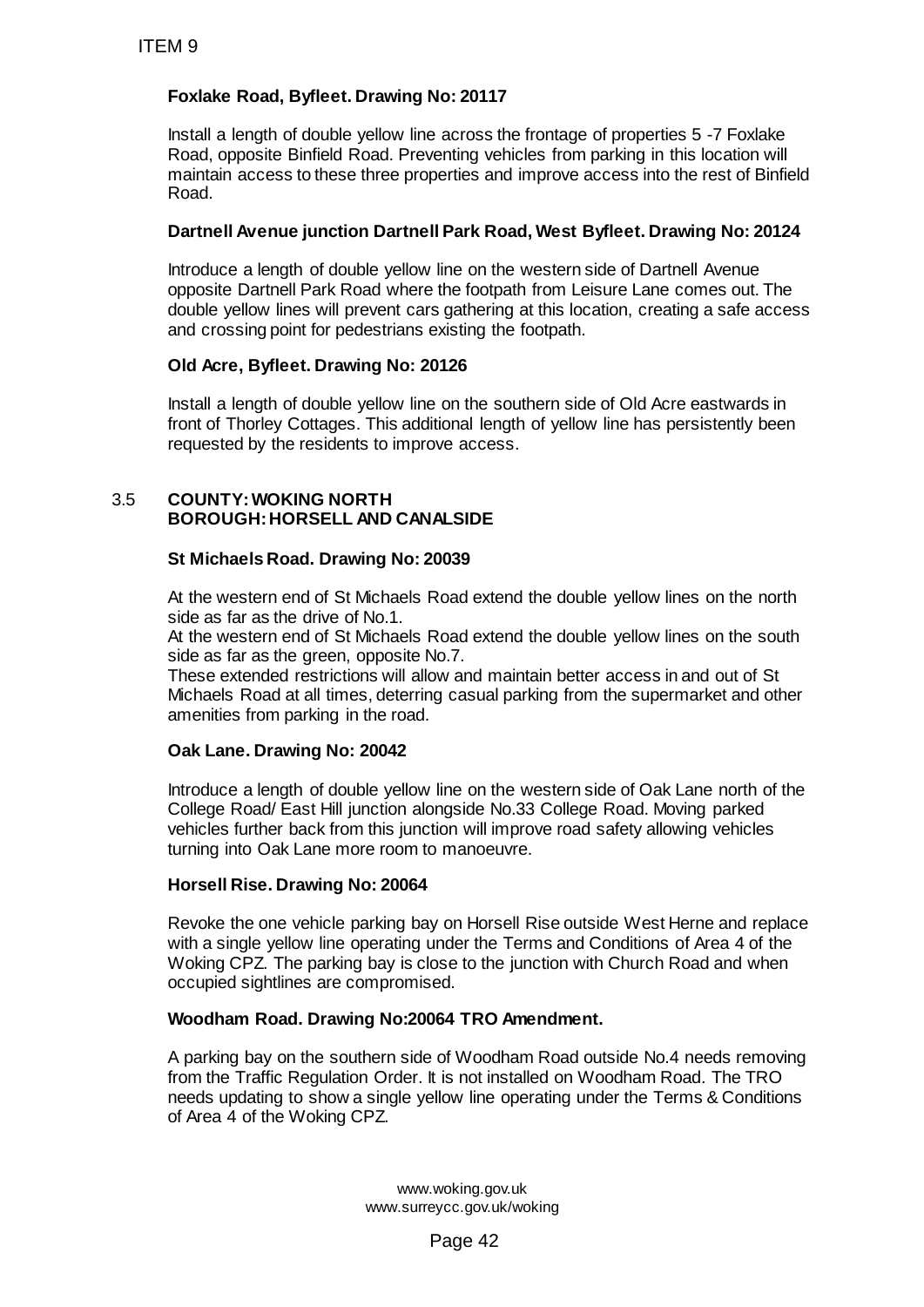#### **Woodham Road. Drawing No's 20064, 20061, 20058**

Revoke the Area 4 parking restrictions from the all the parking bays along Woodham Road between Kettlewell Hill and Carlton Road, making these individual parking bays unrestricted. Very few vehicles park on-street along this road, and with the bays spaced out along the street if they were occupied more frequently there would be no detrimental impact to residents or the neighbourhood.

#### **Princess Road. Drawing No: 20072**

Introduce double yellow lines on the junction of Princess Road with **Frailey Hill** to maintain access and improve sightlines at all times.

Install a length of double yellow line on the southern side of Princess Road alongside 'The Princess' pub, extending to join up with the existing restrictions on the junction with Princess Gardens to prevent double parking along this stretch of Princess Road, maintaining access.

#### **Monument Road. Drawing No: 20072 TRO Amendment**

Add to the Traffic Order a 'no loading at any time' restriction that already exists on street. The restriction on Monument Road, extends from the junction with Arnold Road on the east side south and continues under the railway bridge up to Princess Road. The restriction on street continues south of this junction to join the existing 'no loading at any time' restriction already shown on the Traffic Order.

Add to the Traffic Order a 'no loading at any time' restriction that already exists on street. This length of restriction on Monument Road, extends from outside Humberstone Court on the west side south to the junction with Maybury Road.

### **Walton Road (TRO Amendment) Drawing No: 20075**

Revoke the short length of no loading 8.30- 9.30am and 4.30 – 6pm Mon – Fri restriction outside No.33 which is not on the ground.

#### **Maybury Road. (TRO Amendment).**

Revoke the short length of no loading 8.30- 9.30am and 4.30 – 6pm Mon – Fri on both sides of Maybury Road east of Grove Road. This peak time loading restriction is not installed on street and is not required in this location.

#### 3.6 **COUNTY: WOKING SOUTH BOROUGH: HEATHLANDS, HOE VALLEY AND MOUNT HERMON**

### **Bourne Way junction (B380) Guildford Road. Drawing No: 20025**

Install double yellow lines on the north side of the (B380) Guildford Road at the junction with Bourne Way. The new double yellow lines will join up with existing restrictions and extend into Bourne Way alongside Mayford Arms. On the opposite side of the junction the double yellow lines will extend from the bus cage as far as the car park entrance in Bourne Way. This will prevent obstructive parking on the junction. ITEM 9<br>20064, 20061, 20058<br>
Etions from the all the parking bays along Woodh;<br>
Carlich Road, making these individual parking bays<br>
we cocupied more frequently there would be<br>
the neighbourhood.<br>
The neighbourhood.<br>
The mei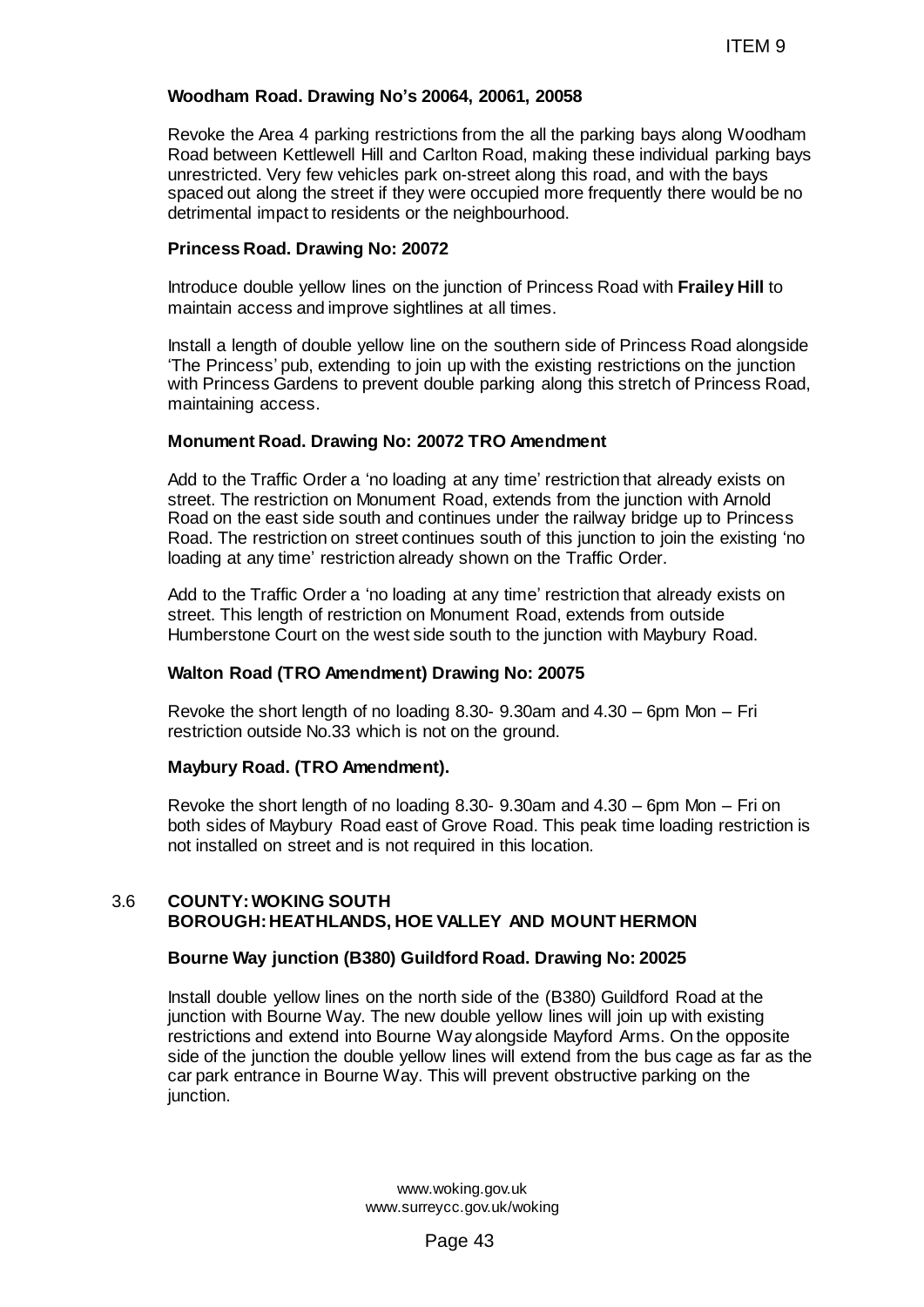## **Claremont Avenue. Drawing No: 20026**

Upgrade the existing single yellow line restriction that operates under the Terms and Conditions of Area 5 of the CPZ to a double yellow line from the parking bay outside Wey Court south to across the access to Bramley and Birtley Houses on the east side of the avenue. Vehicles parking on the single yellow line are blocking sight lines from the residential developments and reducing the road width with where Claremont Avenue narrows down prior to the junction with Wych Hill Lane.

## **Kingfield Close junction with Loop Road. Drawing No: 20028**

On the western side of Loop Road extend the double yellow lines an additional 5.5 metres south from the junction with Kingfield Close. At the moment the double yellow lines are quite short. The extended restrictions will improve sightlines and road safety when exiting Kingfield Close.

# **Egley Drive junction with (A320) Egley Road. Drawing No: 20136**

Install double yellow lines on the west side of the (A320) Egley Road at the junction with Egley Drive to maintain access into this narrow residential street at all times. The new double yellow lines will extend from the bus cage on the A320, 12 metres into Egley Drive on both sides. The double yellow lines will extend up to the access of property 'Hedgerow' on the A320. This will prevent any displaced parking from moving onto the A320 and becoming a sightline obstruction close to the junction.

### 3.7 **COUNTY: WOKING SOUTH EAST BOROUGH: PYRFORD, HOE VALLEY.**

### **Lincoln Drive junction Old Woking Road. Drawing No: 20135**

Introduce double yellow line on both sides of Lincoln Drive from the junction with Old Woking Road to maintain access and sightlines at all times.

### **Poundfield Gardens junction Old Woking Road. Drawing No: 20032**

Introduce double yellow lines on both sides of Poundfield Gardens at its eastern end with the junction of Old Woking Road to maintain access and sightlines at all times.

### **Marshalls Parade, Coldharbour Road and Lovelace Drive. Drawing No: 20035**

On the parking bay outside No's 6-9 Marshalls Parade, Coldharbour Road introduce a limited waiting period of 2 hours no return 1 hour Monday – Friday between the hours of 8.30am and 6pm.

On the parking bay outside No's 1-5 Marshalls Parade, Lovelace Drive introduce a limited waiting period of 2 hours no return 1 hour Monday – Friday between the hours of 8.30am and 6pm.

These parking bays are intended to be used by customers of the shops, with a regular turn-over of vehicles, not for long-term parking. By introducing a limited waiting period, it should help achieve this objective and in turn may reduce the instances of inconsiderate short-term parking in front of adjacent residential properties at this end of Lovelace Drive. Properties above the shops do have a dedicated car park off the northwest corner of Lovelace Drive. ITEM 9<br>Claremont Avenue. Drawing No: 20026<br>Upgrade the existing single yellow line rest<br>Conditions of Area 5 of the CPZ to a double<br>Side of the avenue. Vericles particles particles are<br>store by Court south to across the ac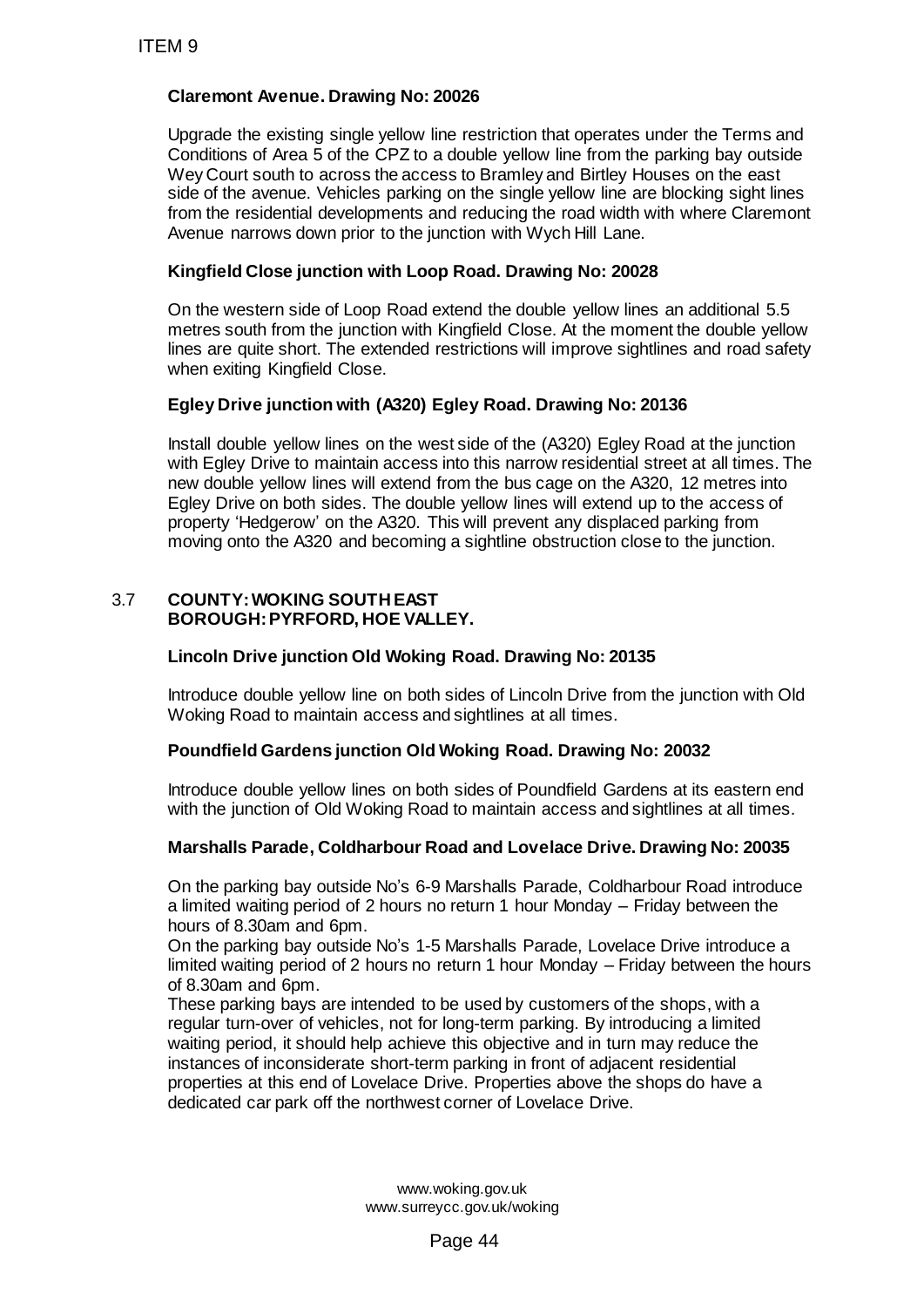#### **Coldharbour Road. Drawing No: 20035**

On the west side of Coldharbour Road introduce double yellow lines from the lay-by outside No.10, south and around the bend to a point opposite 'The Dormers'. There is a road safety concern at this point along Coldharbour Road during the morning and afternoon school drop off and pick up. A line of vehicles builds up reducing the road width, resulting in issues for through traffic trying to pass by in both directions. Once children have been dropped off/ collected most vehicles then make a 3-point turn in Coldharbour Road or drive over the footpath opposite to head back towards West Byfleet. If introduced these restrictions will need monitoring to see if they are successful and to monitor where displaced vehicles move to. ITEM 9<br>
20035<br>
Stoad introduce double yellow lines from the lay-<br>
the bend to a point opposite "The Dormers". Then<br>
in that of vehicles builds up reducing the morning<br>
up. A line of vehicles builds up reducing the morning<br>

#### **Oriental Road. Drawing No: 20081**

Revoke the two individual parking bays outside No's 107 and 109 and install a single yellow line operational as per Area 5 of the CPZ restrictions in their place. When these spaces are occasionally occupied, they hinder access to/ from and block sightlines for these properties and those opposite.

Other locations in the area along Oriental Road have been assessed and measured to introduce new bays to compensate for this loss, but no safe, suitable location has been found.

#### 3.8 **COUNTY:WOKING SOUTH WEST BOROUGH: HEATHLANDS, ST JOHNS AND KNAPHILL.**

#### **Connaught Road junction with Lockswood. Drawing No: 20005**

Upgrade the existing single yellow line that operates 1-2pm Monday – Friday (Brookwood CPZ hours), to double yellow lines on the junction. This will prevent parking, improve road safety and maintain sight lines at all times.

#### **Sutton Avenue. Drawing No: 20023**

On the east side of Sutton Avenue introduce double yellow lines around the bend from the garage block, opposite No.65 northwards to the vehicle crossover of No. 141a Oakway to maintain access and sightlines at all times.

#### **Hook Heath Road junctions with Cedar Road and Hurst Close. Drawing No: 20110**

On the east side of Hook Heath Road introduce double yellow lines on both sides of the junction with **Hurst Close** to maintain access and sightlines at all times.

On the west side of Hook Heath Road introduce double yellow lines on both sides of the junction with **Cedar Road** to maintain access and sightlines at all times. The double yellow lines will only extend to the back of the footway in Cedar Road as this is a private street.

#### **Friary Court. Drawing No: 20133**

Introduce double yellow lines on both sides of Friary Court at the junction with Robin Hood Road. The double yellow line will extend northwards into Friary Court as far as the public highway boundary alongside No.2. The double yellow lines will extend southwards as far as the public highway boundary next to the parking bay. Opposite this introduce a length of double yellow line in front of the bin storage area. These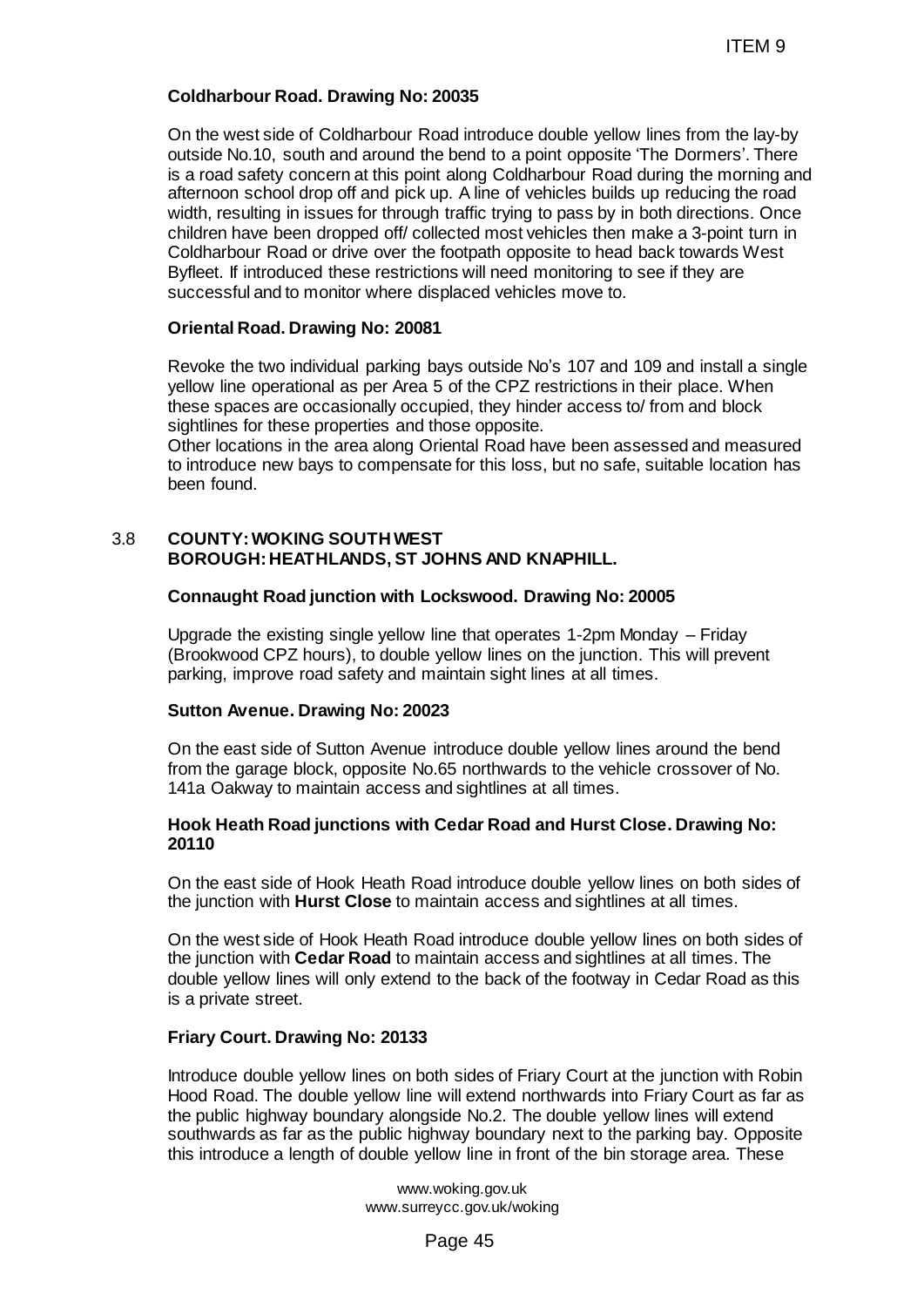restrictions will maintain access into the residential development particularly for larger vehicles. Sometimes rubbish cannot be collected as the dustcart can't gain access.

#### **Brackenwood Road junction with Gorsewood Road. Drawing No: 20134**

Introduce double yellow lines on both sides of the junction of Gorsewood Road and Brackenwood Road. Brackenwood Road lies in a 'dip'. Visibility, particularly when exiting Brackenwood Road and looking to the left is not helped by the topography. Therefore, double yellow lines need to extend 30 metres eastwards in front of No.62 Gorsewood Road to provide an adequate line of sight at all times.

### 3.9 **Other Locations Assessed**

The following list provides the roads where we received one or more requests that were assessed and considered not appropriate to introduce permanent parking controls at this time. This is because of various reasons, and there are a number of roads on this list that will be re-visited as part of the next review. Requests can relate to a specific part of the road rather than the road in general, so even though a road is listed it does not necessarily mean that all parking situations in that road have been assessed. While every effort has been made to ensure this list is as accurate as possible, there may have been locations that do not appear in this list due to the fact that it was considered along with a nearby road during the assessment. If further clarification is sought please contact Surrey County Council's Parking Team. ITEM 9<br>
restrictions will maintain access into the rest<br>
vehicles. Sometimes rubbish cannot be colle<br>
vehicles. Sometimes rubbish cannot be colle<br>
Parackenwood Road. Brackenwood Road lie<br>
bitter broads and booking interfer

The following petitions were received assessed and discussed by the Parking Task Group.

**York Close, The Byfleets.** Petition received to make the street 'residents permit holders only' with particular empathise on the 'access' road to the rear of properties 1-9'. After discussion at Task Group, it was agreed not to proceed with this petition. After obtaining the Highway Extent plan, the service road is 'private', not public highway. York Close and surrounding streets are all residential. There is are no offices or amenities attracting drivers from outside the area to compete for on-street parking space. The vehicles parking in the area belong to residents and their visitors. It was considering making residents pay for permits un-necessary as the demand for parking would not change.

**Tamerton Square, Woking South.** Petition received from residents of this private road requesting they are made eligible to buy residents parking permits to park on the public highway. After discussion at Task Group, it was agreed not to proceed with this petition, due to the precedent it would set for private streets elsewhere in the borough.

| <b>GOLDSWORTH EAST AND HORSELL VILLAGE</b> |                           |                 |               |  |  |
|--------------------------------------------|---------------------------|-----------------|---------------|--|--|
| Woodham Lane                               | <b>Brockenhurst Close</b> | York Road       |               |  |  |
|                                            |                           |                 |               |  |  |
| KNAPHILL AND GOLDSWORTH WEST               |                           |                 |               |  |  |
| Burnham Road                               | Alexandra Gardens         | <b>Broadway</b> | Inkerman Road |  |  |
| <b>Woodside Close</b>                      |                           |                 |               |  |  |
| THE BYFLEETS                               |                           |                 |               |  |  |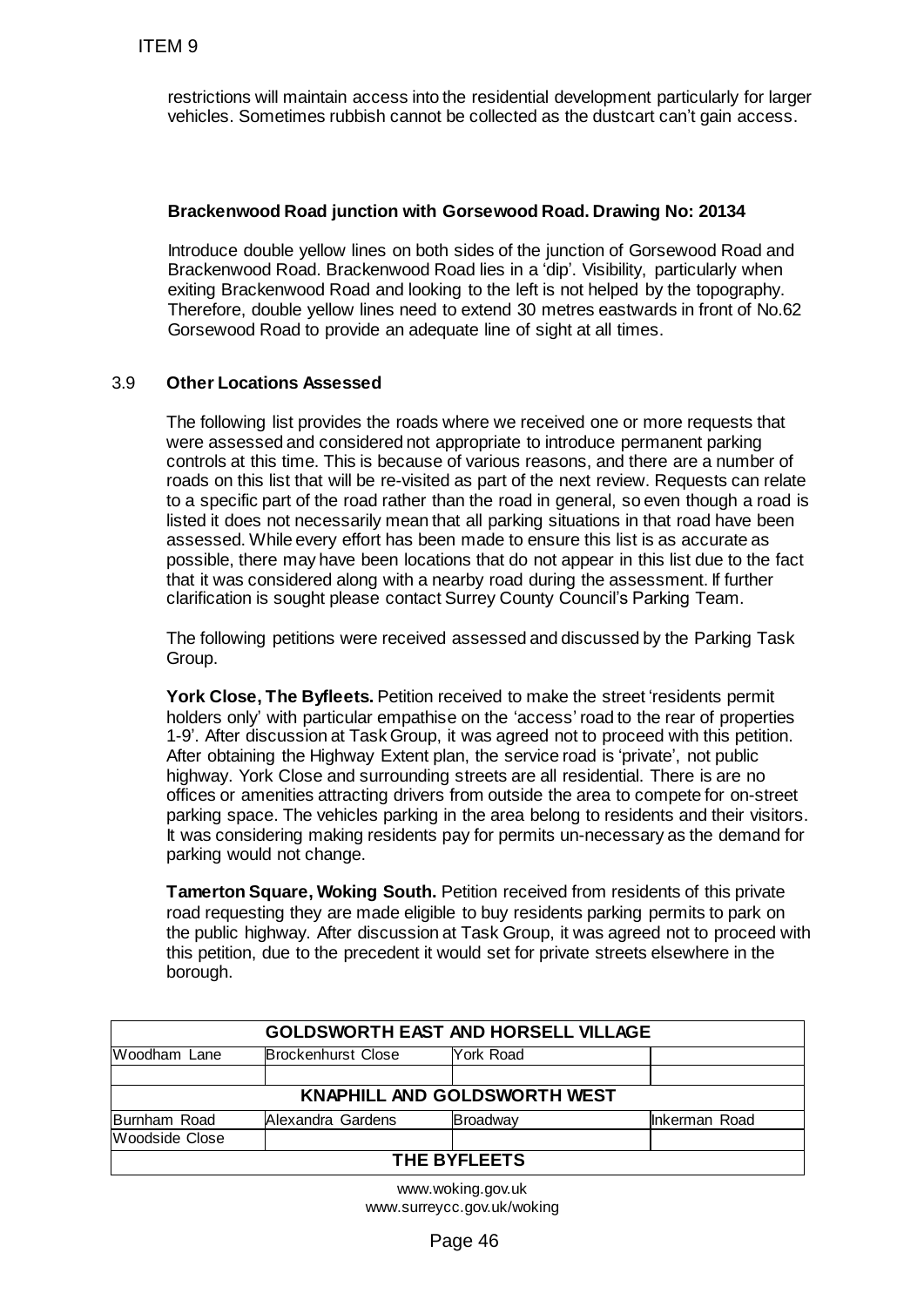|        |                                                                                                                                                                                                                                                                                                                                                                                                                                      |                           |                                                                                                                                                                                                                                                        | <b>ITEM9</b>                                                                                                                                                                                                                                                      |
|--------|--------------------------------------------------------------------------------------------------------------------------------------------------------------------------------------------------------------------------------------------------------------------------------------------------------------------------------------------------------------------------------------------------------------------------------------|---------------------------|--------------------------------------------------------------------------------------------------------------------------------------------------------------------------------------------------------------------------------------------------------|-------------------------------------------------------------------------------------------------------------------------------------------------------------------------------------------------------------------------------------------------------------------|
|        | Sanway Road                                                                                                                                                                                                                                                                                                                                                                                                                          | Catherine Close           | <b>Viscount Gardens</b>                                                                                                                                                                                                                                | Oakcroft Close                                                                                                                                                                                                                                                    |
|        | <b>Birchwood Road</b>                                                                                                                                                                                                                                                                                                                                                                                                                | <b>Binfield Road</b>      | <b>Oyster Lane</b>                                                                                                                                                                                                                                     | <b>Highfield Road</b>                                                                                                                                                                                                                                             |
|        | Rosemount Avenue                                                                                                                                                                                                                                                                                                                                                                                                                     | Sanway Close              |                                                                                                                                                                                                                                                        |                                                                                                                                                                                                                                                                   |
|        |                                                                                                                                                                                                                                                                                                                                                                                                                                      |                           | <b>WOKING NORTH</b>                                                                                                                                                                                                                                    |                                                                                                                                                                                                                                                                   |
|        | Boundary Road                                                                                                                                                                                                                                                                                                                                                                                                                        | Marlborough Road          | <b>Balmoral Drive</b>                                                                                                                                                                                                                                  | Church Road                                                                                                                                                                                                                                                       |
|        | Ferndale Road                                                                                                                                                                                                                                                                                                                                                                                                                        |                           |                                                                                                                                                                                                                                                        |                                                                                                                                                                                                                                                                   |
|        |                                                                                                                                                                                                                                                                                                                                                                                                                                      |                           | <b>WOKING SOUTH</b>                                                                                                                                                                                                                                    |                                                                                                                                                                                                                                                                   |
|        | Thorsden Close                                                                                                                                                                                                                                                                                                                                                                                                                       | <b>Tamerton Square</b>    |                                                                                                                                                                                                                                                        |                                                                                                                                                                                                                                                                   |
|        |                                                                                                                                                                                                                                                                                                                                                                                                                                      |                           | <b>WOKING SOUTH EAST</b>                                                                                                                                                                                                                               |                                                                                                                                                                                                                                                                   |
|        | <b>Floyds Lane</b>                                                                                                                                                                                                                                                                                                                                                                                                                   | Sandy Lane                | <b>Boltons Lane</b>                                                                                                                                                                                                                                    | Gloster Road (cul-de-<br>sac between 15 & 41)                                                                                                                                                                                                                     |
|        | <b>Rydens Close</b>                                                                                                                                                                                                                                                                                                                                                                                                                  |                           |                                                                                                                                                                                                                                                        |                                                                                                                                                                                                                                                                   |
|        |                                                                                                                                                                                                                                                                                                                                                                                                                                      |                           | <b>WOKING SOUTH WEST</b>                                                                                                                                                                                                                               |                                                                                                                                                                                                                                                                   |
| Oakway |                                                                                                                                                                                                                                                                                                                                                                                                                                      | <b>Battern Avenue</b>     |                                                                                                                                                                                                                                                        |                                                                                                                                                                                                                                                                   |
|        |                                                                                                                                                                                                                                                                                                                                                                                                                                      |                           |                                                                                                                                                                                                                                                        |                                                                                                                                                                                                                                                                   |
|        | <b>1. CONSULTATIONS:</b>                                                                                                                                                                                                                                                                                                                                                                                                             |                           |                                                                                                                                                                                                                                                        |                                                                                                                                                                                                                                                                   |
|        |                                                                                                                                                                                                                                                                                                                                                                                                                                      |                           |                                                                                                                                                                                                                                                        |                                                                                                                                                                                                                                                                   |
|        |                                                                                                                                                                                                                                                                                                                                                                                                                                      |                           | residential odd numbered properties 137 - 153 High Road between 22 November<br>initial proposal for a small permit scheme in High Road from 2020.                                                                                                      | carried out an informal consultation with residents of Chuters Close, Digby Way and<br>and 13 December 2021 about the possibility of introducing a resident permit parking<br>scheme and some time-limited parking bays. This informal consultation built upon an |
|        |                                                                                                                                                                                                                                                                                                                                                                                                                                      | businesses and amenities. | The original petition was centred around the parking needs of some residential<br>response last year, we widening this informal consultation to include a couple of<br>adjacent cul-de-sacs, and the need for short term parking to visit local shops, | properties on High Road only. Listening, reading and responding to what was said in                                                                                                                                                                               |
|        |                                                                                                                                                                                                                                                                                                                                                                                                                                      |                           | in Digby Way. We had 14 responses in total. A 47% response rate.                                                                                                                                                                                       | In total we wrote to 30 residential properties. 15 in Chuters Close. 10 in High Road. 5                                                                                                                                                                           |
|        |                                                                                                                                                                                                                                                                                                                                                                                                                                      |                           | by members of the Woking Parking Task Group on 15 December 2021, and it was                                                                                                                                                                            | Of the 14 responses, 7 were in support. 7 were against. The results were discussed<br>decided there was insufficient support, and we will not proceed any further with this.                                                                                      |
| 4.2    | Subject to approval, budget provision being made available for 2022/23 financial<br>year and the Coronavirus situation, it is anticipated that the formal advertising<br>process involving notices in local newspapers and at proposed locations, will take<br>place in June 2022 or as soon as possible after the Permit Fee changes have been<br>advertised. We will letter drop properties that front on to any of the proposals. |                           |                                                                                                                                                                                                                                                        |                                                                                                                                                                                                                                                                   |
| 4.3    | Plans illustrating the amended restrictions may be placed on deposit in local libraries,<br>Knaphill Post Office, and the Woking Borough Council office during this time if the<br>Coronavirus restrictions at the time allow it. Whether this is possible or not, all details<br>of the restrictions including plans and Traffic Orders will be available on the parking<br>pages of the Surrey website                             |                           |                                                                                                                                                                                                                                                        |                                                                                                                                                                                                                                                                   |
| 4.4    | objections.                                                                                                                                                                                                                                                                                                                                                                                                                          |                           | Once the amendment order is advertised, people have 28 days to lodge views and                                                                                                                                                                         |                                                                                                                                                                                                                                                                   |
|        |                                                                                                                                                                                                                                                                                                                                                                                                                                      |                           | www.woking.gov.uk<br>www.surreycc.gov.uk/woking                                                                                                                                                                                                        |                                                                                                                                                                                                                                                                   |
|        |                                                                                                                                                                                                                                                                                                                                                                                                                                      |                           | Page 47                                                                                                                                                                                                                                                |                                                                                                                                                                                                                                                                   |

### **4. CONSULTATIONS:**

- 4.2 Subject to approval, budget provision being made available for 2022/23 financial year and the Coronavirus situation, it is anticipated that the formal advertising process involving notices in local newspapers and at proposed locations, will take place in June 2022 or as soon as possible after the Permit Fee changes have been advertised. We will letter drop properties that front on to any of the proposals.
- 4.3 Plans illustrating the amended restrictions may be placed on deposit in local libraries, Knaphill Post Office, and the Woking Borough Council office during this time if the Coronavirus restrictions at the time allow it. Whether this is possible or not, all details of the restrictions including plans and Traffic Orders will be available on the parking pages of the Surrey website
- 4.4 Once the amendment order is advertised, people have 28 days to lodge views and objections.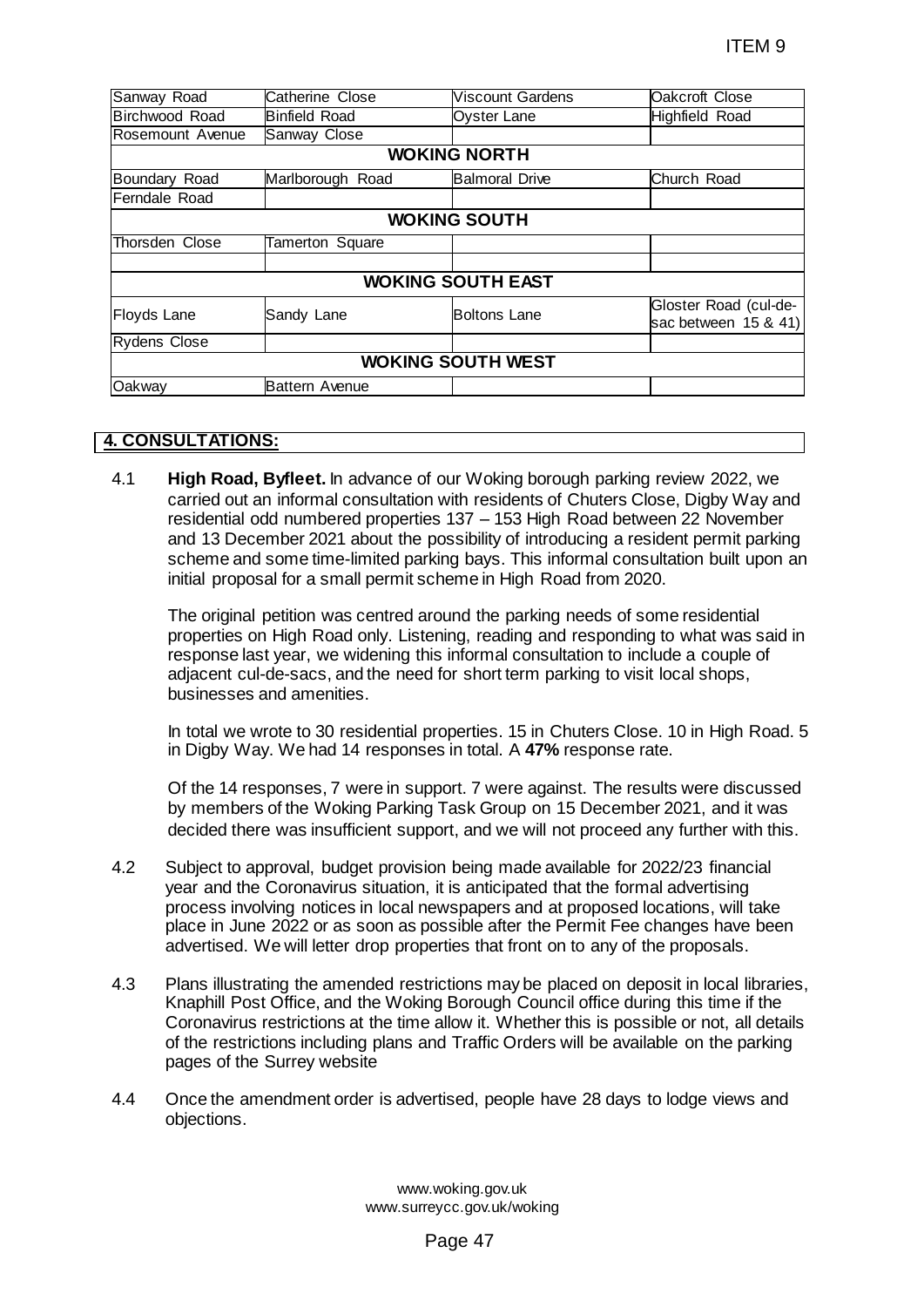- 4.5 Objections can relate to the introduction of a new restriction. In cases where there is a coherent argument for not introducing a proposed restriction, it may be omitted, and the traffic order can proceed to be made for the other restrictions without the need to re-advertise.
- 4.6 If restrictions are to be added to those initially advertised, regulations require that these new restrictions must be re-advertised afresh. For this reason no additional restrictions can be added through the objection process.
- 4.7 If there are unresolved objections, they will be considered in accordance with the county council's scheme of delegation by the parking strategy and implementation team manager, in consultation with the chairman/vice chairman of this committee and the appropriate county councillor.
- 4.8 Subject to approval, notices will then appear in local newspapers confirming that the county council has made the traffic regulation order.
- 4.9 Finally, the new and amended parking restriction road markings and associated time plates should be installed on the ground during the autumn of 2022, Coronavirus restrictions permitting.

# **5. FINANCIAL AND VALUE FOR MONEY IMPLICATIONS:**

5.1 The cost of carrying out parking reviews (officer time) in each borough or district of the County is met by the Parking Team. However implementation costs in total are likely to be about £15,000. This will be financed jointly from the Parking Surplus account and Parking Team budgets. It is recommended that Parking Surplus allocate £5,000 towards the cost of implementing the proposals in Annex A, with £10,000 being allocated from the Parking Team budget.

# **6. RISK MANAGEMENT:**

6.1 The minimum statutory requirement for the introduction of new waiting and parking restrictions is the advertisement of a statutory notice in a local paper. If this was the only form of public consultation there is a risk many residents and highway users would not be aware of the proposals. In order to ensure members of the public are informed and have a chance to comment we also put up street notices and letter drop residents where they could be directly affected. We also provide all the relevant information on our website and with links highlighted in the notices.

### **7. LOCALISM:**

7.1 Each location where parking restrictions are proposed to be amended will have an impact on the local residents and visitors in that area. This effect will vary from slight to significant depending on the resident's/ businesses circumstances and requirements for parking on street. The advertisement stage will allow these affected parties to get involved and comment on or object to the proposals. This will impact on what decisions are made following the advertisement. Local councillors can also help in this process by liaising with residents who may not want to contact the parking team directly and prefer to deal with their local councillor instead. ITEM 9<br>
Objections can relate to the introduction of a coherent argument for not introduction a proceed to the traffic order can proceed to be made for<br>
the traffic order can proceed to be made for<br>
if restrictions are to

# **8. EQUALITIES AND DIVERSITY IMPLICATIONS:**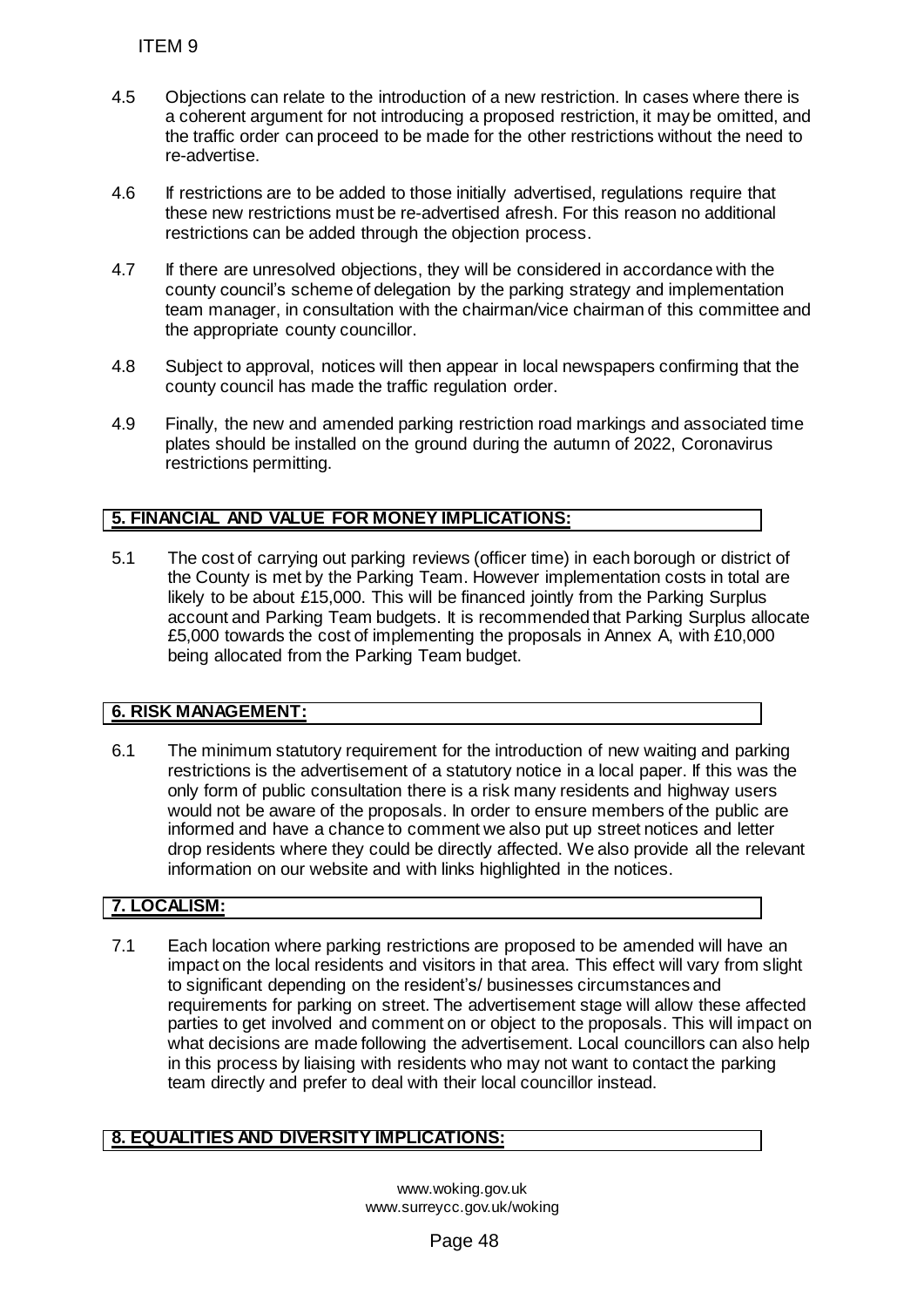### **9. OTHER IMPLICATIONS:**

|                                                               |                                                                               | ITEM 9                                                                                                                                                                   |  |  |  |
|---------------------------------------------------------------|-------------------------------------------------------------------------------|--------------------------------------------------------------------------------------------------------------------------------------------------------------------------|--|--|--|
| 8.1                                                           | There are no specific equalities and diversity implications for this report.  |                                                                                                                                                                          |  |  |  |
|                                                               | 9. OTHER IMPLICATIONS:                                                        |                                                                                                                                                                          |  |  |  |
|                                                               | Area assessed:                                                                | Direct Implications:                                                                                                                                                     |  |  |  |
|                                                               | <b>Crime and Disorder</b>                                                     | Set out below.                                                                                                                                                           |  |  |  |
|                                                               | Sustainability (including Climate Change                                      | Set out below                                                                                                                                                            |  |  |  |
|                                                               | and Carbon Emissions)                                                         |                                                                                                                                                                          |  |  |  |
|                                                               | Corporate Parenting/Looked After Children                                     | No significant implications arising<br>from this report.                                                                                                                 |  |  |  |
|                                                               | Safeguarding responsibilities for vulnerable                                  | No significant implications arising                                                                                                                                      |  |  |  |
|                                                               | children and adults<br><b>Public Health</b>                                   | from this report.<br>No significant implications arising                                                                                                                 |  |  |  |
|                                                               |                                                                               | from this report.                                                                                                                                                        |  |  |  |
| 9.1                                                           | Crime and Disorder implications                                               |                                                                                                                                                                          |  |  |  |
|                                                               | restrictions                                                                  | There should be fewer instances of obstructive parking as a consequence of the                                                                                           |  |  |  |
| 9.2                                                           | <b>Sustainability implications</b>                                            |                                                                                                                                                                          |  |  |  |
|                                                               | parks or alternative means of transport.                                      | The introduction of parking restrictions can help reduce congestion and keep traffi<br>moving. In some cases new restrictions can also encourage the use of off street c |  |  |  |
|                                                               | switch from petrol/ diesel powered vehicles.                                  | The introduction of Electric Vehicle Charging Points will encourage more drivers to                                                                                      |  |  |  |
| Corporate Parenting/Looked After Children implications<br>9.3 |                                                                               |                                                                                                                                                                          |  |  |  |
|                                                               | There are none.                                                               |                                                                                                                                                                          |  |  |  |
| 9.4                                                           | Safeguarding responsibilities for vulnerable children and adults implications |                                                                                                                                                                          |  |  |  |
|                                                               | There are none.                                                               |                                                                                                                                                                          |  |  |  |
| 9.5                                                           | <b>Public Health implications</b>                                             |                                                                                                                                                                          |  |  |  |
|                                                               | the streets of Woking borough.                                                | The continued introduction of Electric Vehicle Charging Points will encourage mor<br>drivers to switch from petrol/ diesel powered vehicles, reducing harmful emissions  |  |  |  |
| 9.6                                                           | Human Resource/Training and Development                                       |                                                                                                                                                                          |  |  |  |
|                                                               | There are none.                                                               |                                                                                                                                                                          |  |  |  |
|                                                               | <b>10. CONCLUSION AND RECOMMENDATIONS:</b>                                    |                                                                                                                                                                          |  |  |  |
|                                                               | They will make a positive impact towards:-                                    | It is recommended that the waiting restrictions are implemented as detailed in Annex A.                                                                                  |  |  |  |
|                                                               |                                                                               | www.woking.gov.uk<br>www.surreycc.gov.uk/woking                                                                                                                          |  |  |  |
|                                                               | Page 49                                                                       |                                                                                                                                                                          |  |  |  |

#### 9.1 Crime and Disorder implications

#### 9.2 Sustainability implications

#### 9.3 Corporate Parenting/Looked After Children implications

#### 9.4 Safeguarding responsibilities for vulnerable children and adults implications

#### 9.5 Public Health implications

### 9.6 Human Resource/Training and Development

### **10. CONCLUSION AND RECOMMENDATIONS:**